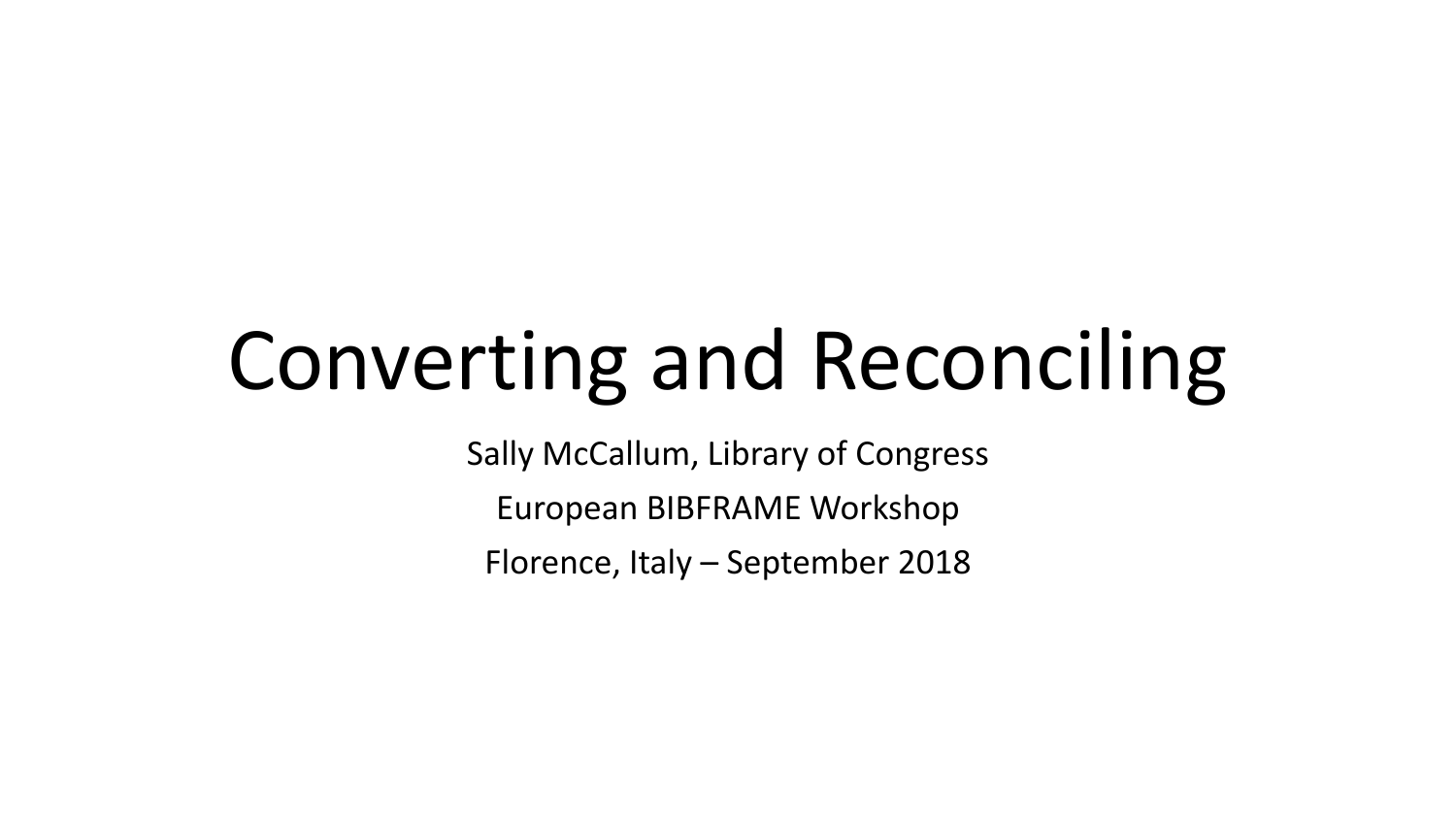## **Outline**

- MARC to BIBFRAME conversion
	- Conversion
	- Workflow
	- Works and Instances
- BIBFRAME to MARC conversion
	- Conversion issues
	- MARC title Authorities
	- Non-Latin and transliteration
	- URIs and omissions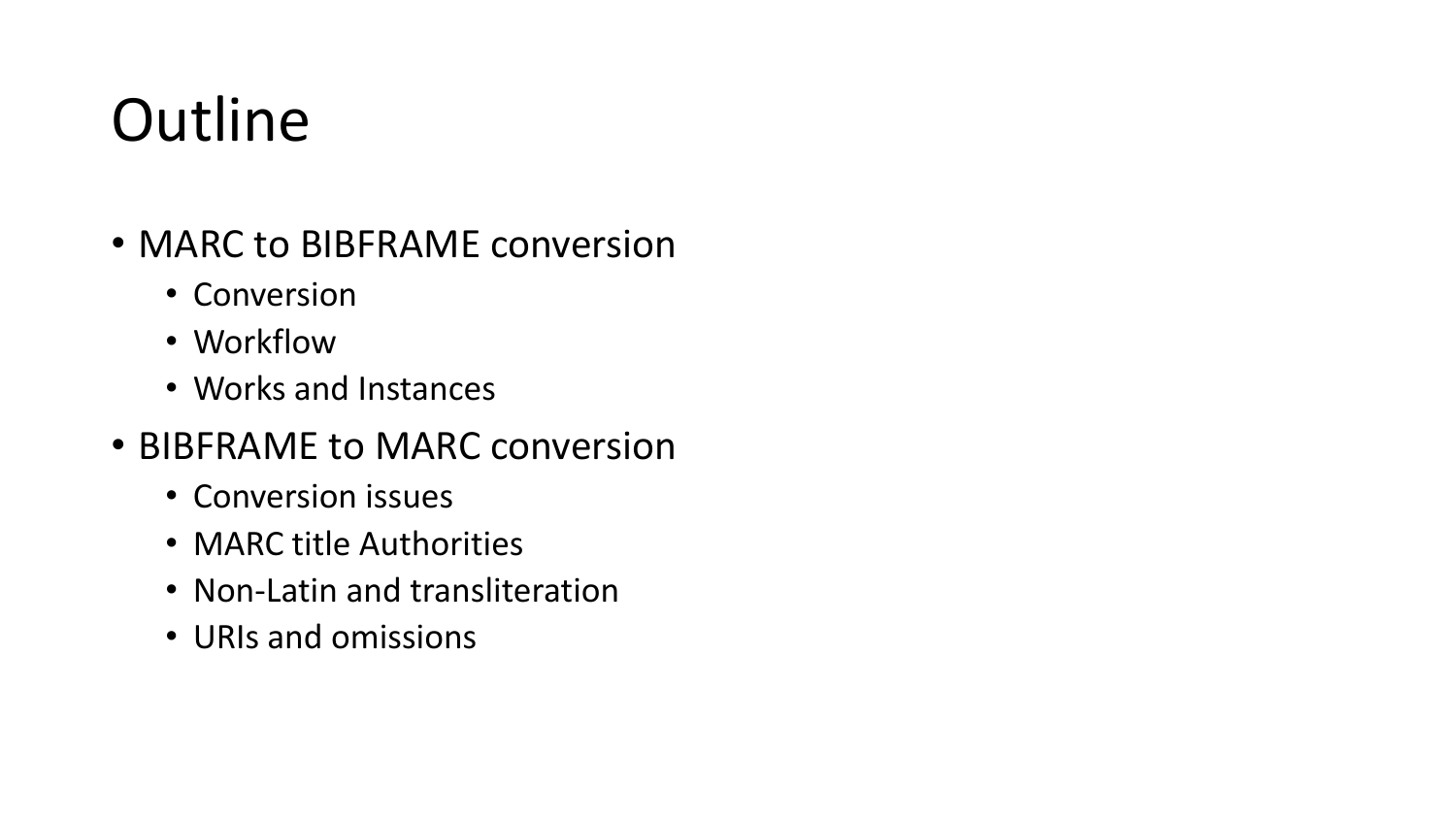## MARC to BIBFRAME conversion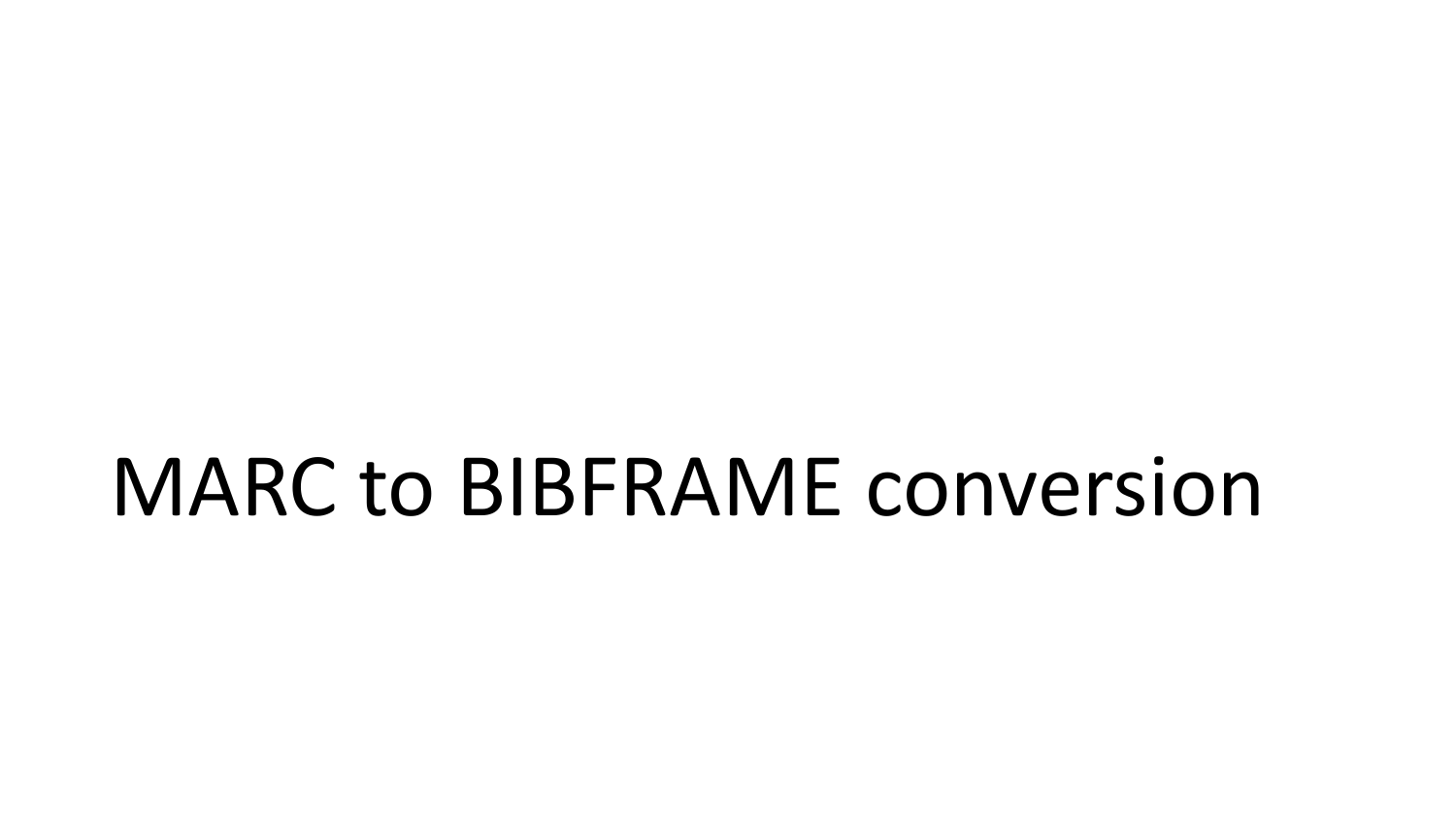#### MARC to BIBFRAME conversion

- MARC Bibliographic Unit Record
	- Central is the description of the manifestation
	- Contains data associated with works and expressions like subjects, uniform titles, genre forms, etc. – must be split out
	- May contain information about several manifestations, such as print and electronic, or print and microform, vinyl and tape – must be split into multiple instances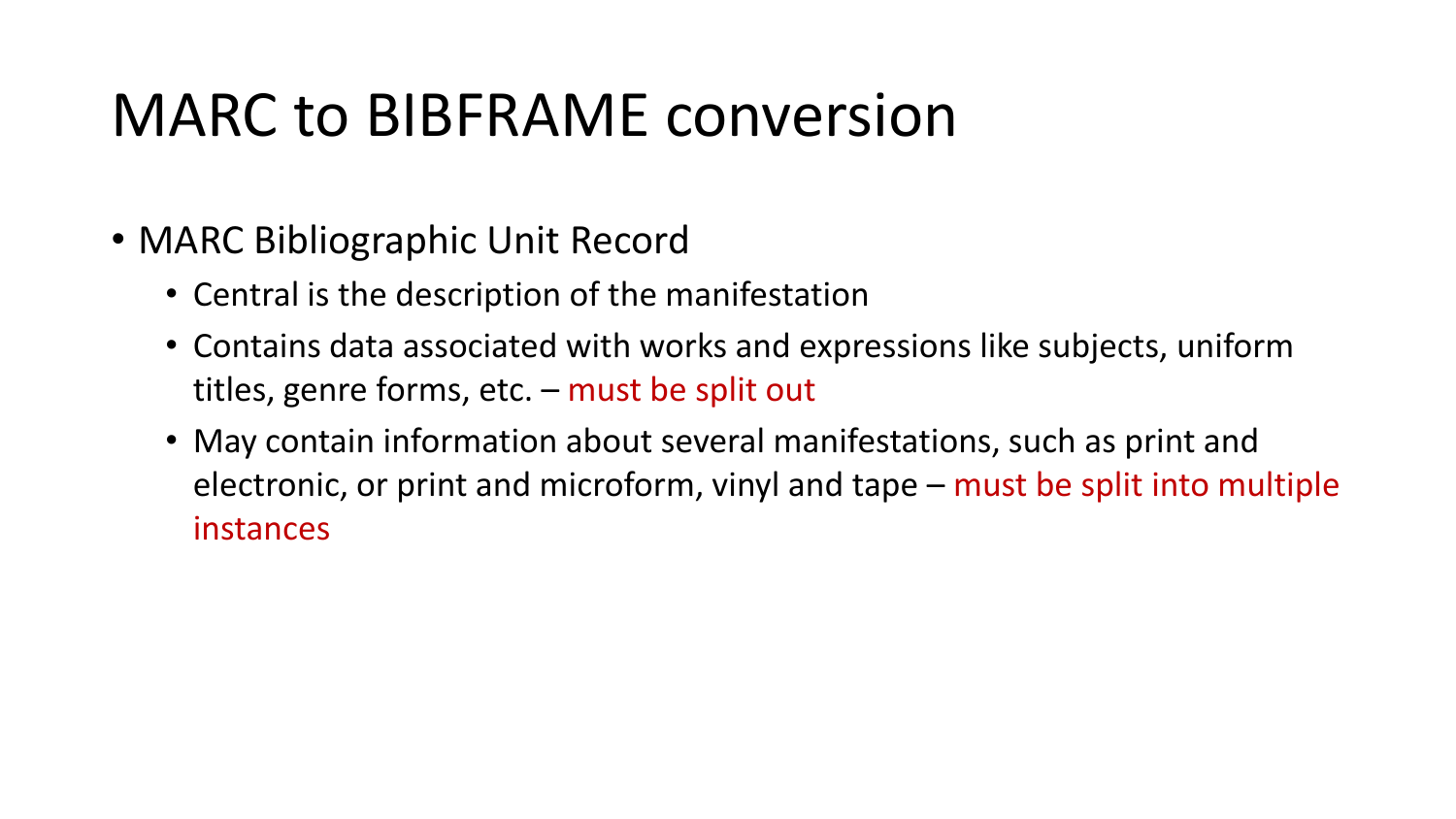#### MARC to BIBFRAME conversion

- MARC Authority title records
	- Similar to a part of a BIBFRAME Work record
	- Only made under certain circumstances. Fewer than 5% of books records in LC relate to a MARC Authority title record – must be matched with work data from bibliographic records
	- For some fields, these MARC Authority records use different tags from tags used for the same data in a MARC bibliographic record – must specify special conversion
		- E.g., MARC Authority 4XX transform like MARC Bibliographic 7XX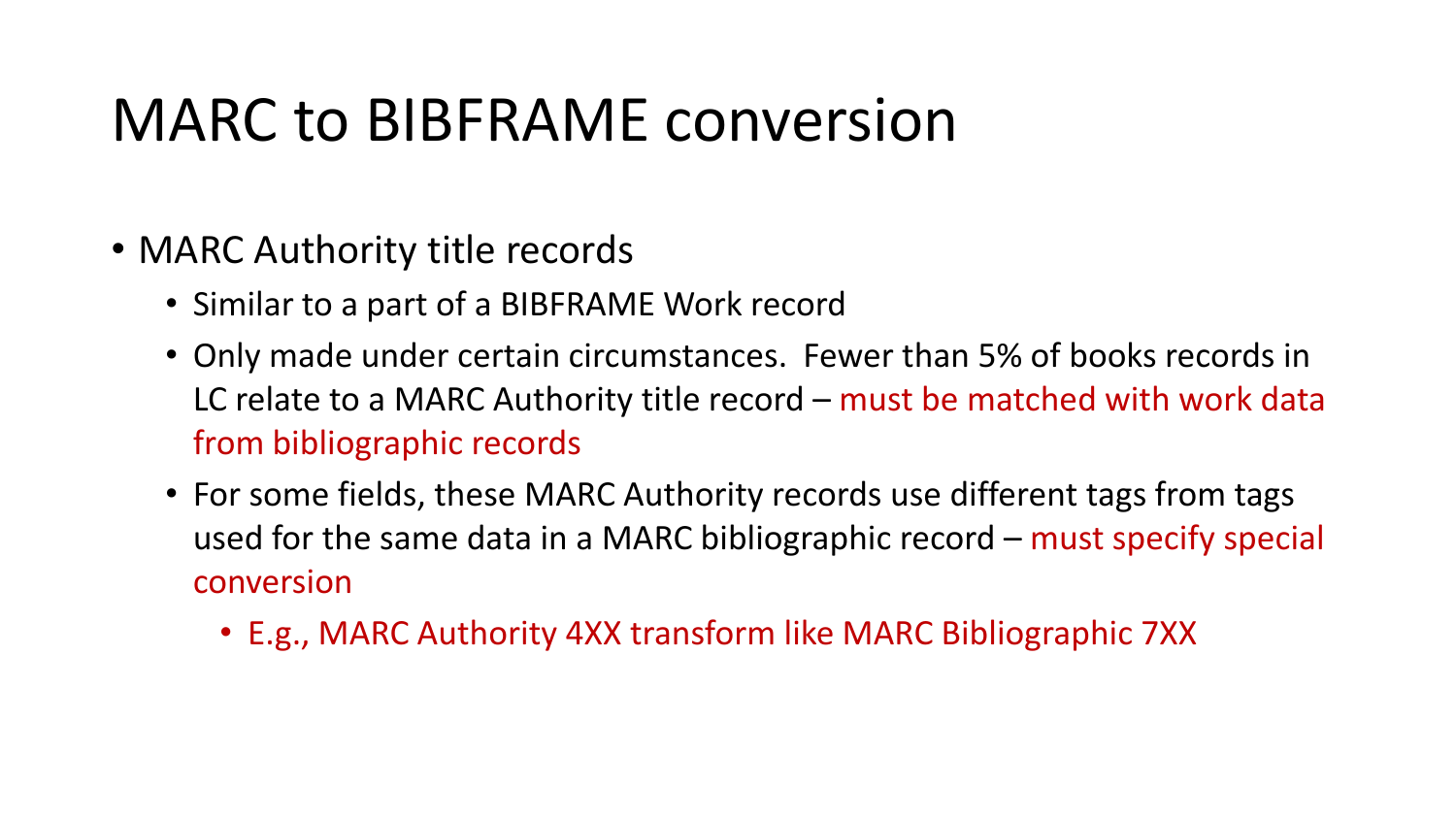#### MARC to BIBFRAME conversion - Issues

- MARC changes over time
	- variety in data as cataloging rules changed preprocess
	- extent of MARC convert what you have
- Duplication of data in MARC
	- Coded, literal, controlled vocabularies
- Local data local mappings
- Omissions
	- nac no attempt to convert
	- ignore not needed in BIBFRAME environment
	- All MARC content designation so others can supply conversion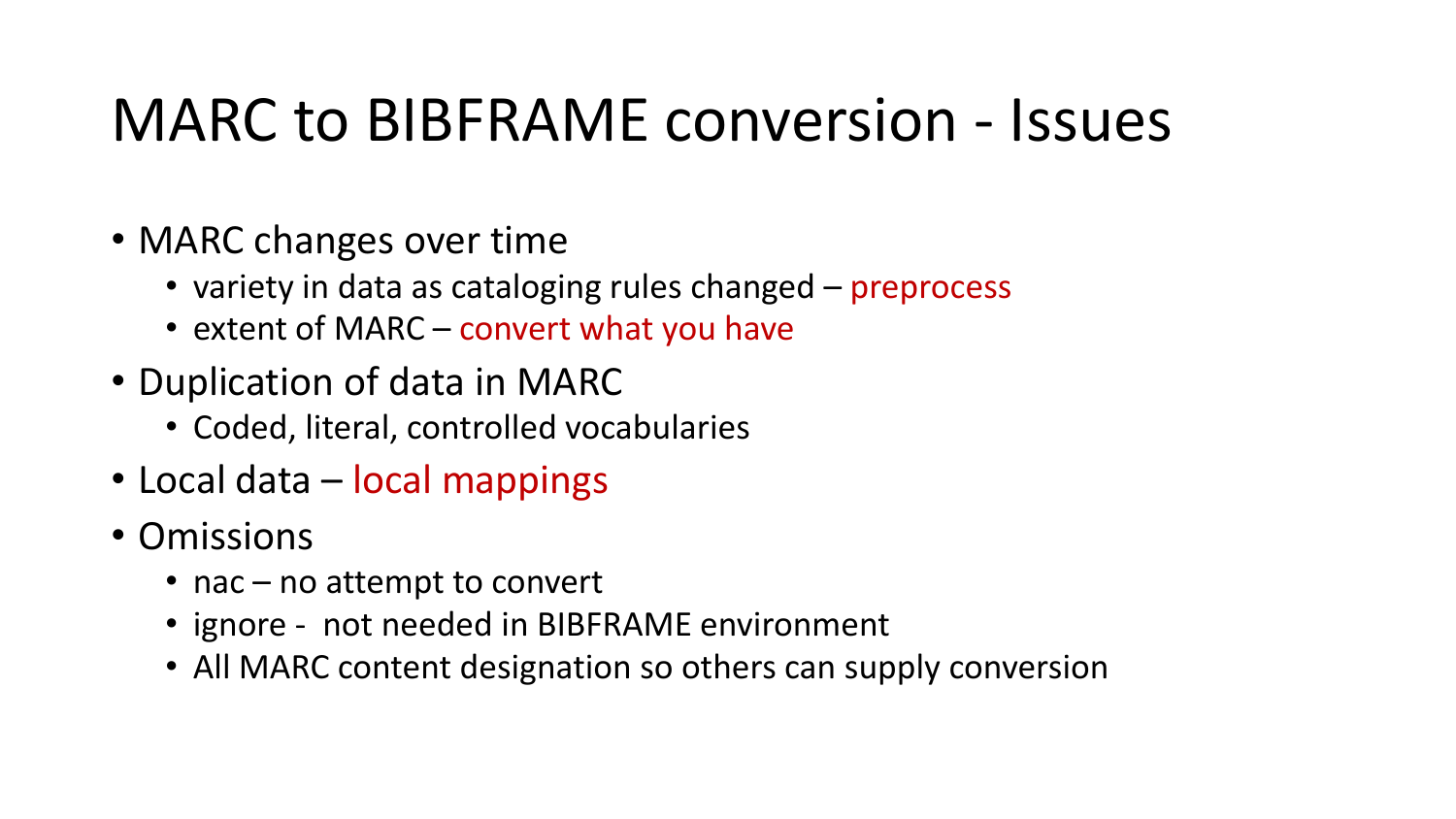#### MARC to BIBFRAME conversion specifications

| <b>521 - TARGET AUDIENCE NOTE (R)</b>                 | I - intendedAudience - IntendedAudience               |  |  |
|-------------------------------------------------------|-------------------------------------------------------|--|--|
| Indicators                                            |                                                       |  |  |
| First - Display constant controller                   |                                                       |  |  |
| # - Audience                                          | ignore                                                |  |  |
| 0 - Reading grade level                               | ## note - Note - rdfs:label "reading grade level"     |  |  |
| 1 - Interest age level                                | ## - note - Note - rdfs:label "interest age level"    |  |  |
| 2 - Interest grade level                              | ## - note - Note - rdfs:label - Interest grade level" |  |  |
| 3 - Special audience characteristics                  | nac                                                   |  |  |
| 4 - Motivation interest level                         | nac                                                   |  |  |
| 8 - No display constant generated                     | nac                                                   |  |  |
| Subfield Codes                                        |                                                       |  |  |
| \$a - Target audience note (R)                        | ## - rdfs:label                                       |  |  |
| $$b - Source (NR)$<br>## - source - Source rdfs:label |                                                       |  |  |
| \$3 - Materials specified (NR)                        | See \$3 spec                                          |  |  |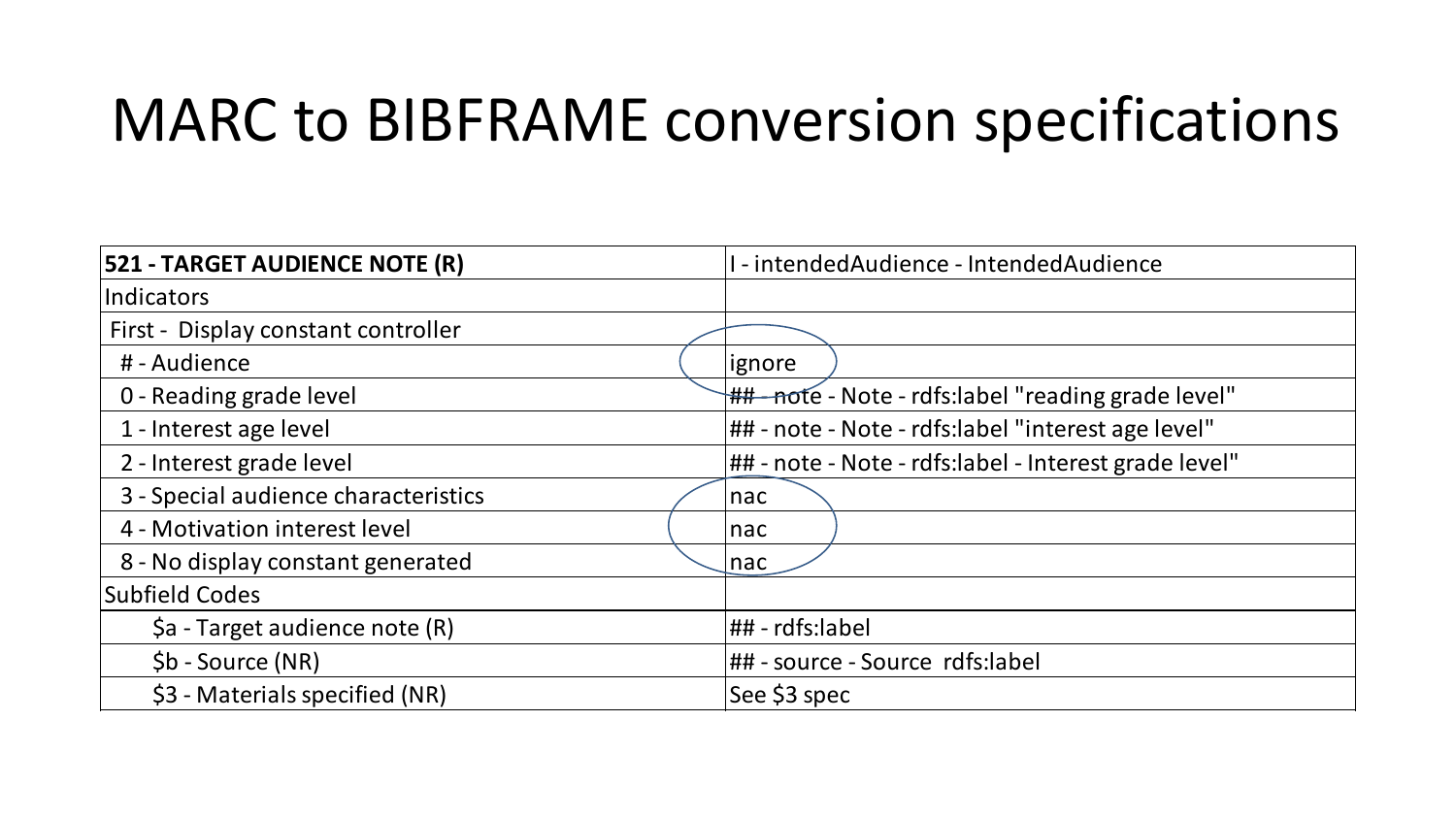#### MARC to BIBFRAME conversion programs

- Excel specs plus xslt conversion
- With Indexdata's YAZ or Metaproxy search tools, can configure conversion with look ups
- Github page for converter has instructions on how to configure and use: https://github.com/lcnetdev/marc2bibframe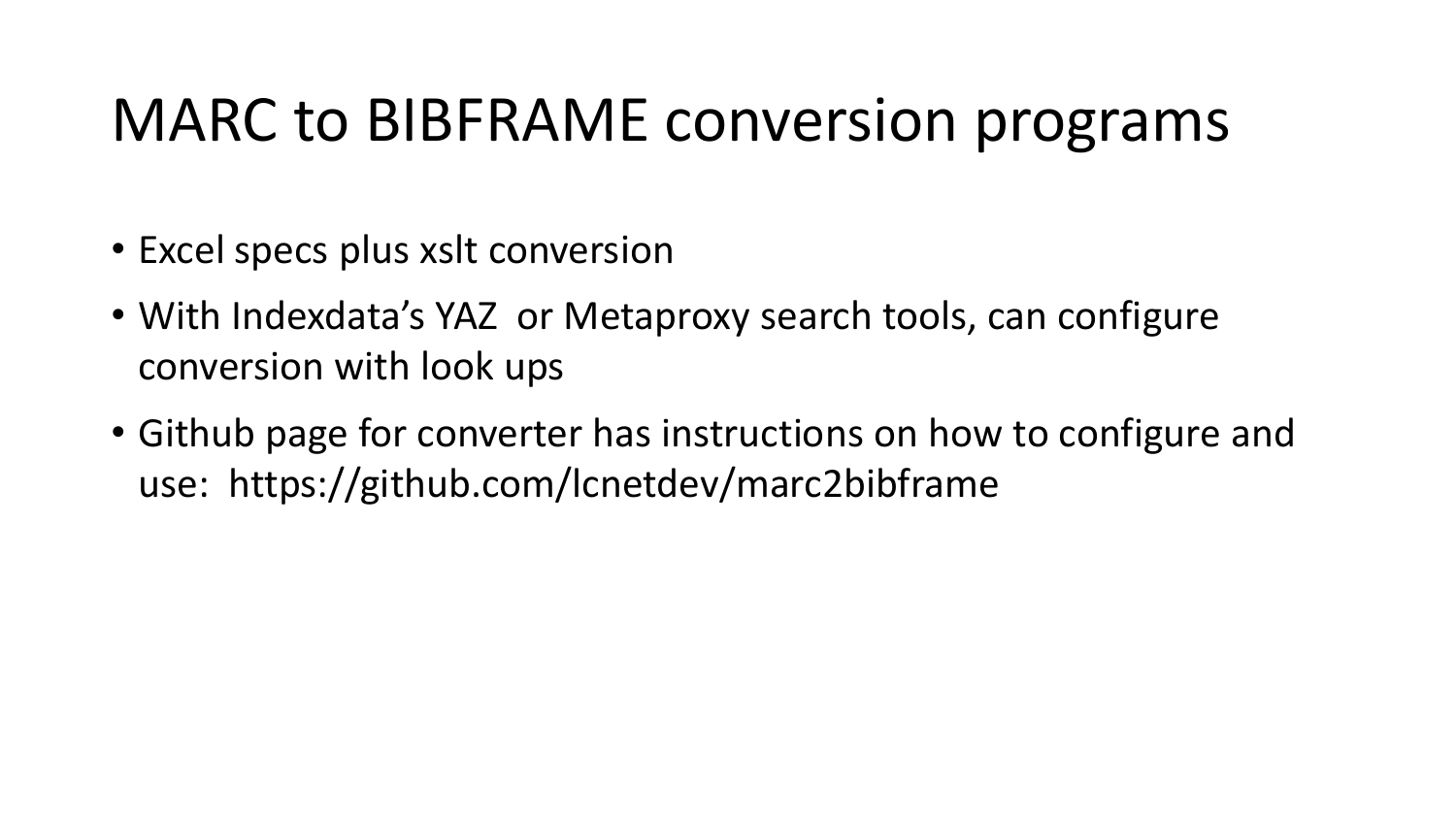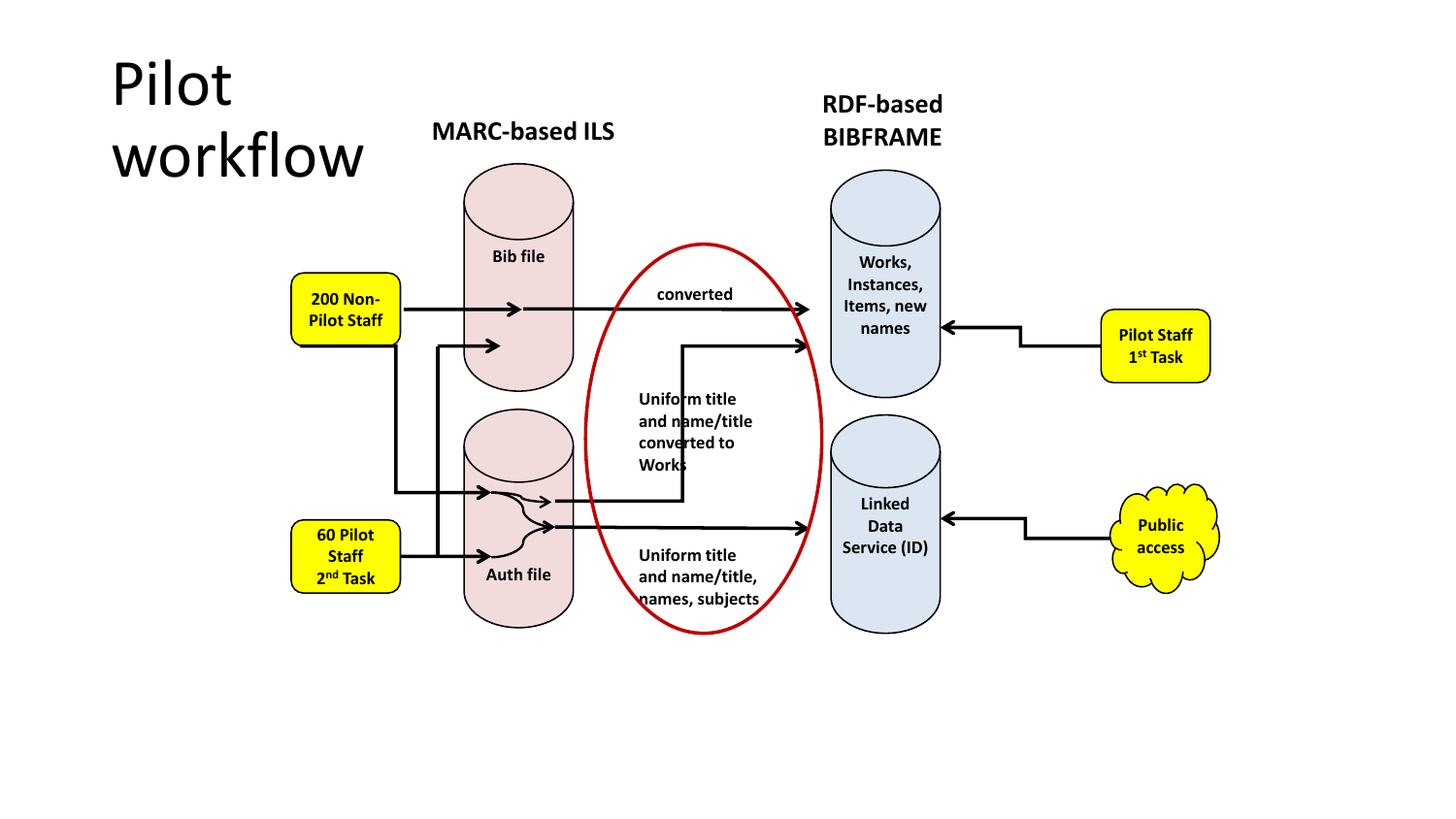## MARC to BIBFRAME workflow - Works

- Works from MARC Bibs and Authorities
	- MARC Bibs with uniform titles (240)  $\rightarrow$  derive BIBFRAME Work description using uniform title information for Work title
	- MARC title Authorities  $\rightarrow$  convert to BIBFRAME Works
	- MARC Bibs without uniform titles  $\rightarrow$  Create BIBFRAME Work description using 245 for Work title
	- Merge Work descriptions for same Work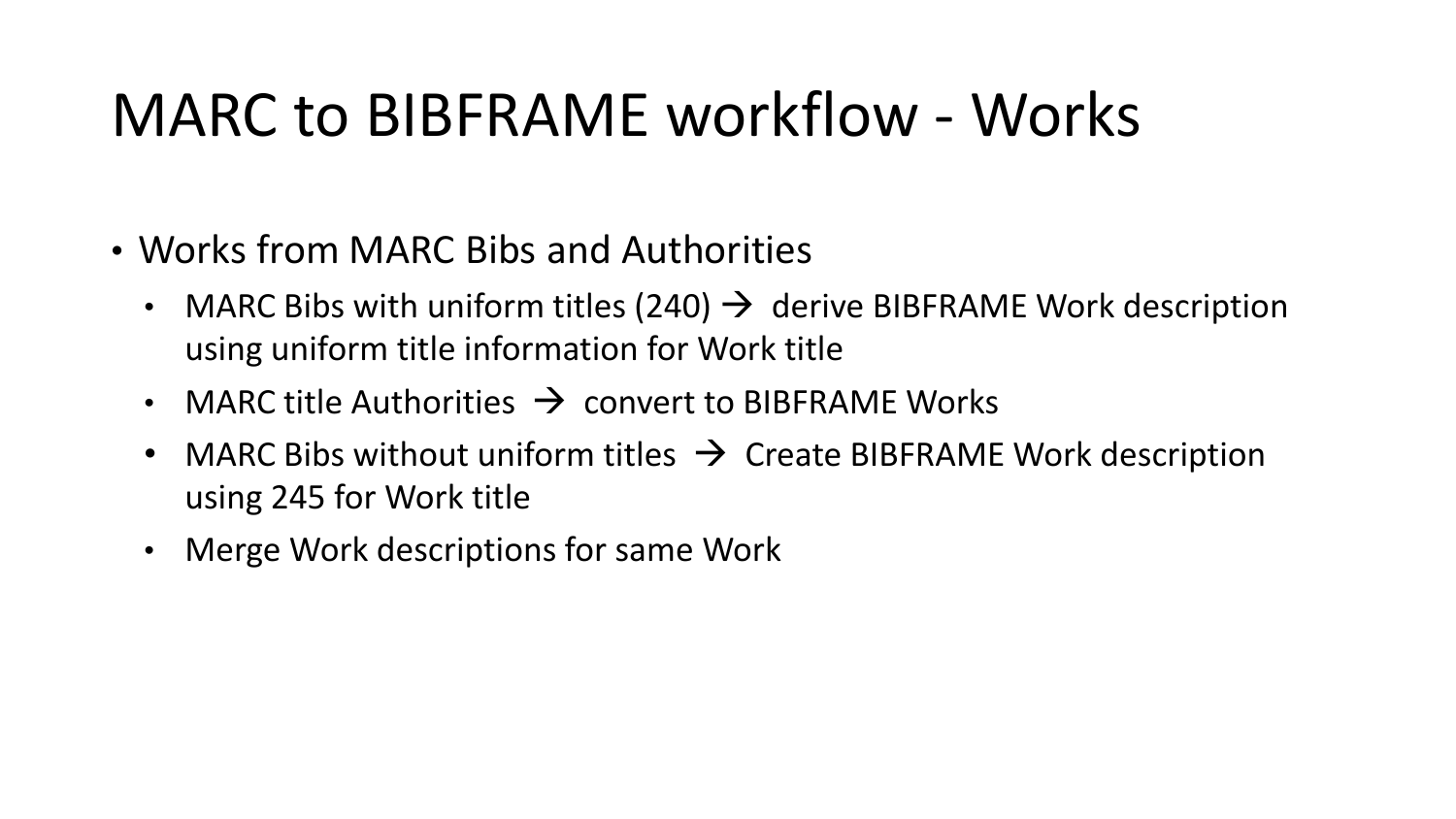#### MARC to BIBFRAME workflow - Works

- BIBFRAME Work consolidation
	- Consolidate subjects, genre, other data in BIBFRAME Works that were developed from merger of several Work descriptions
	- Make BIBFRAME Work descriptions from MARC linking entries and MARC 7XX, 6XX, and 8XX
	- Merge Work descriptions generated from linking entries into existing Works or create new Work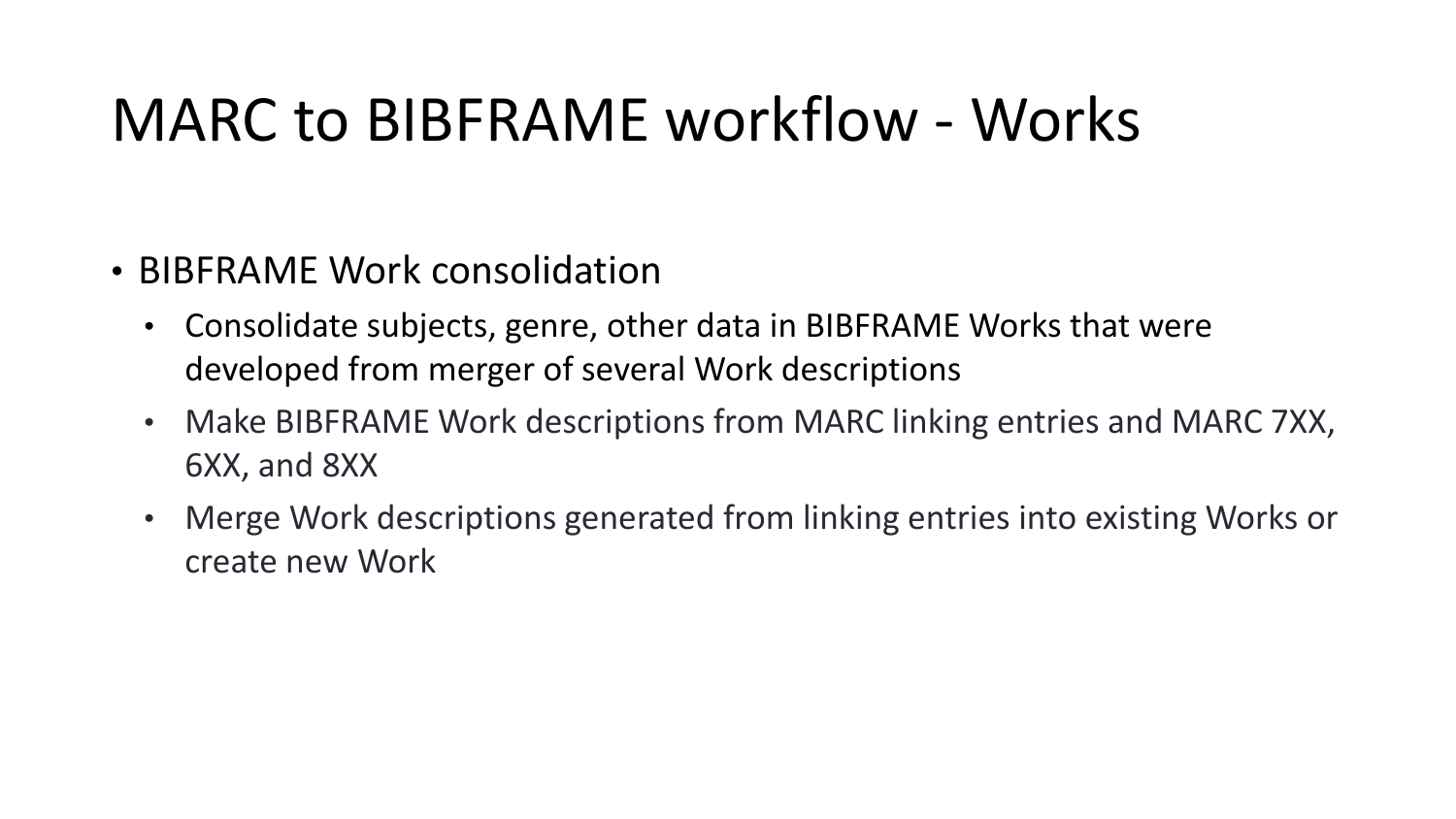## MARC to BIBFRAME workflow – Instance/Item

- Creating BIBFRAME Instances and Items
	- Create BIBFRAME Instances from MARC Bib
	- Separate BIBFRAME Instance descriptions for different carriers
	- Create BIBFRAME items from MARC bib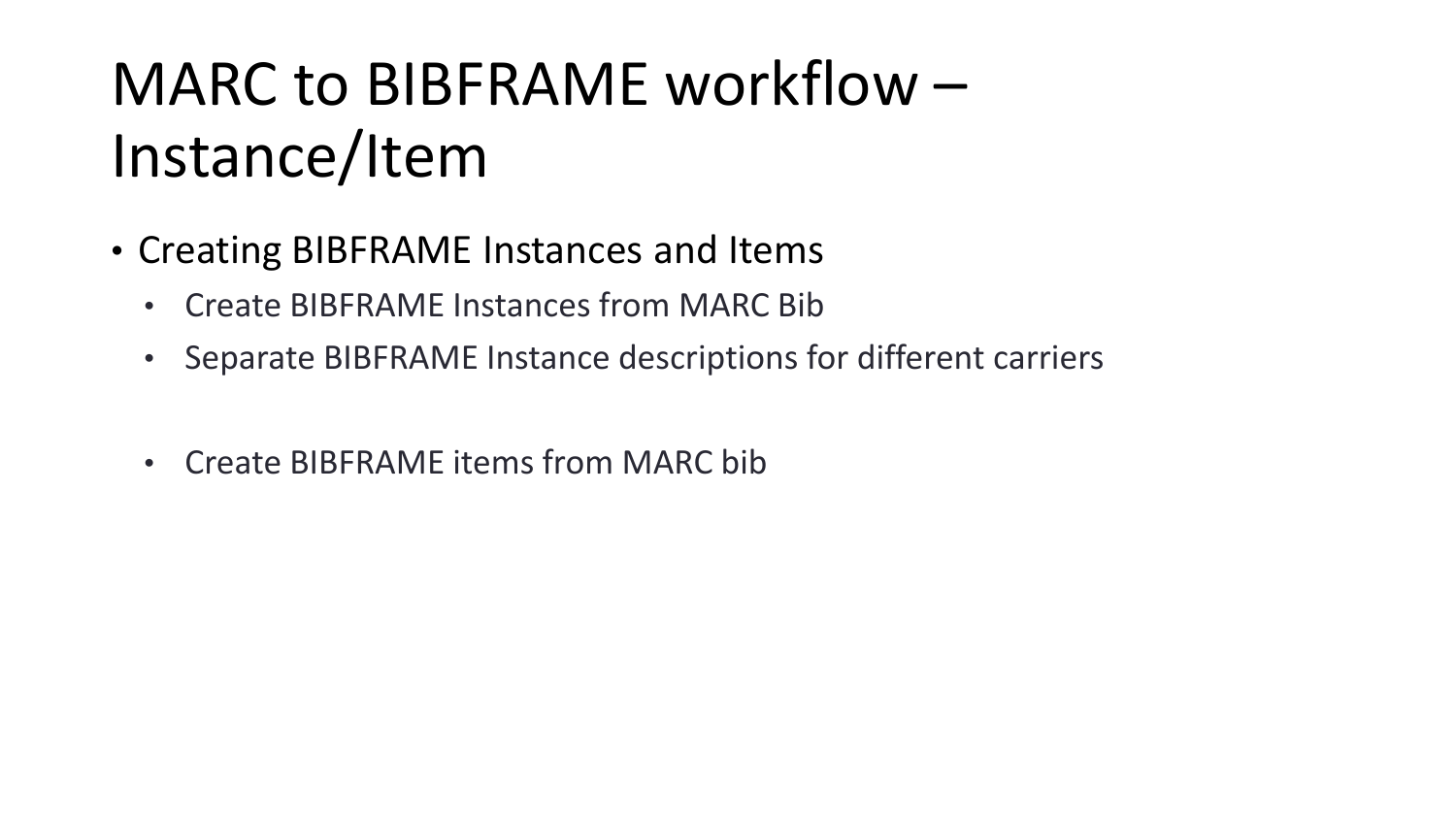## Work/Instance conversion challenges

- Tried to keep matching simple using title, author/title, and LCCN where possible
- Special conversion for Authority title records required because 1XX, 4XX, 5XX treated differently in MARC Bib and Authority
- MARC Authority title records are not made for all MARC Bib 240 strings
- Titles for serials difficult to disambiguate
- For some media many MARC Bib records have the title: "untitled"
- Nonsorting differences create difficulty matching MARC Bib 7XX and MARC Authority 4XX and 5XX with 240/245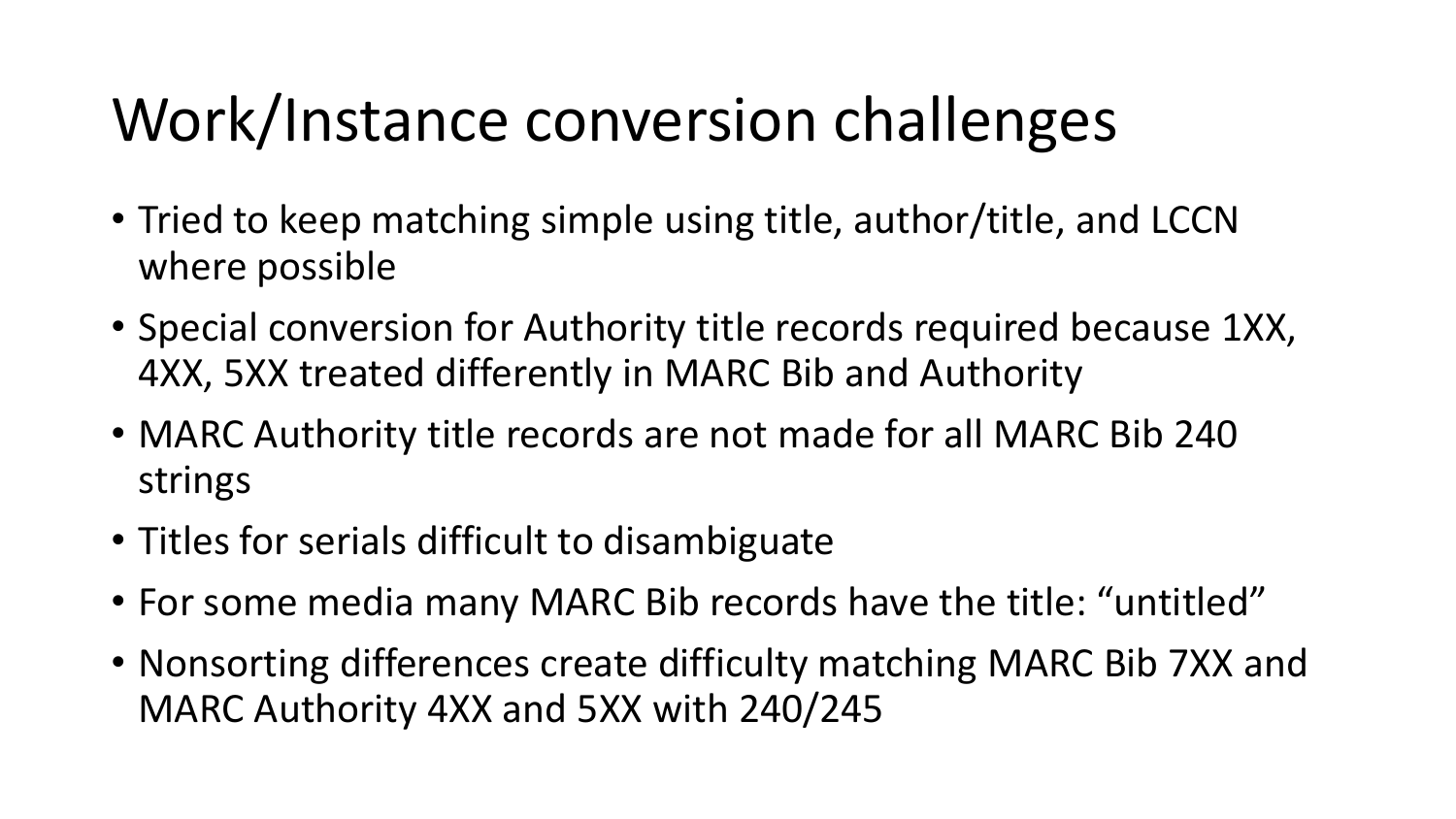## Works/Instances from MARC - Stats

- Converted approximately
	- 19 million MARC Bibliographic records
	- 1.2 million MARC Authority title records
- Created
	- Over 19.2 million BIBFRAME Work descriptions
	- Over 23.7 million BIBFRAME Instance descriptions
	- RDF file of over 4 billion triples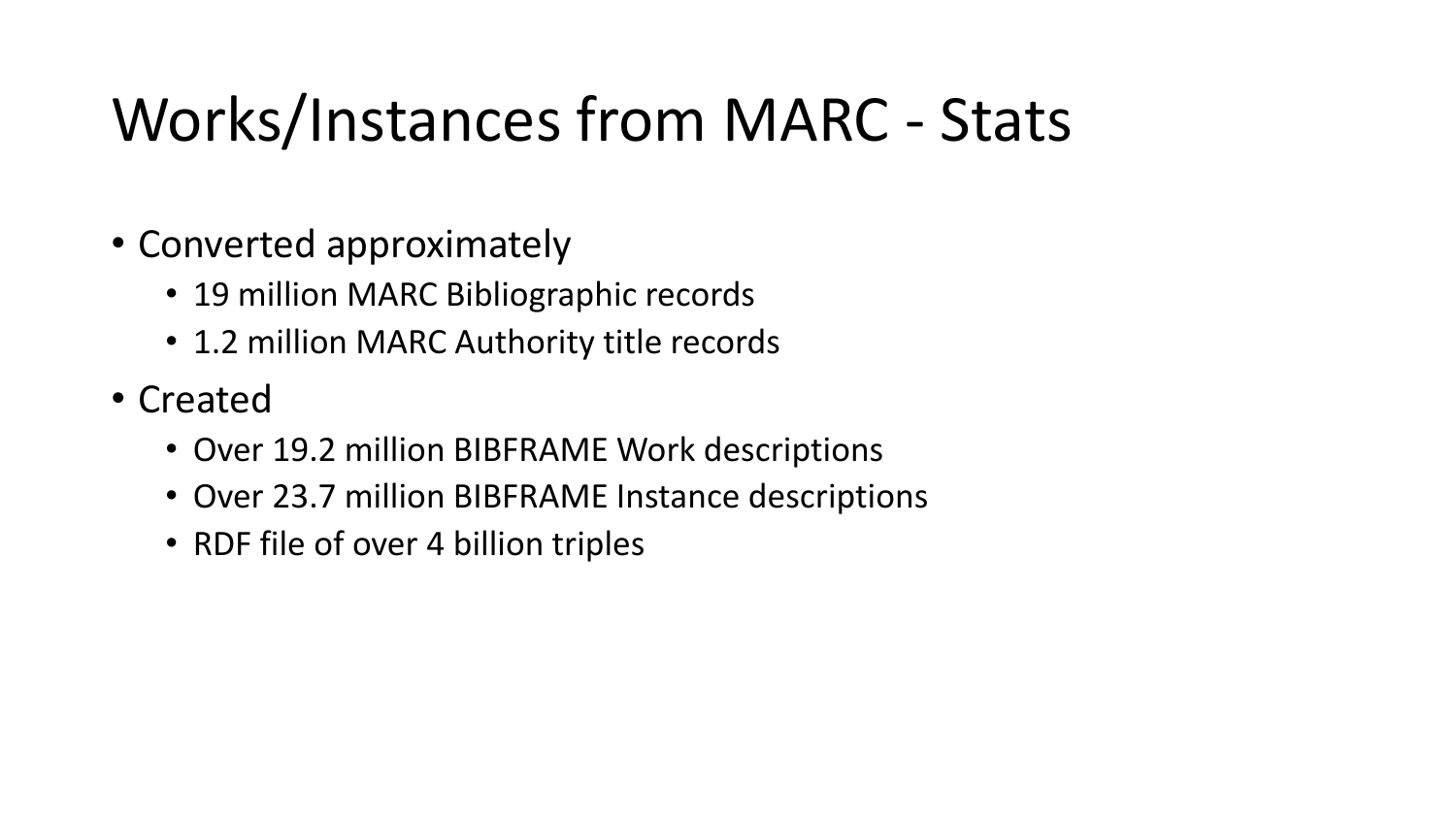## Completing the circle - BIBFRAME to MARC conversion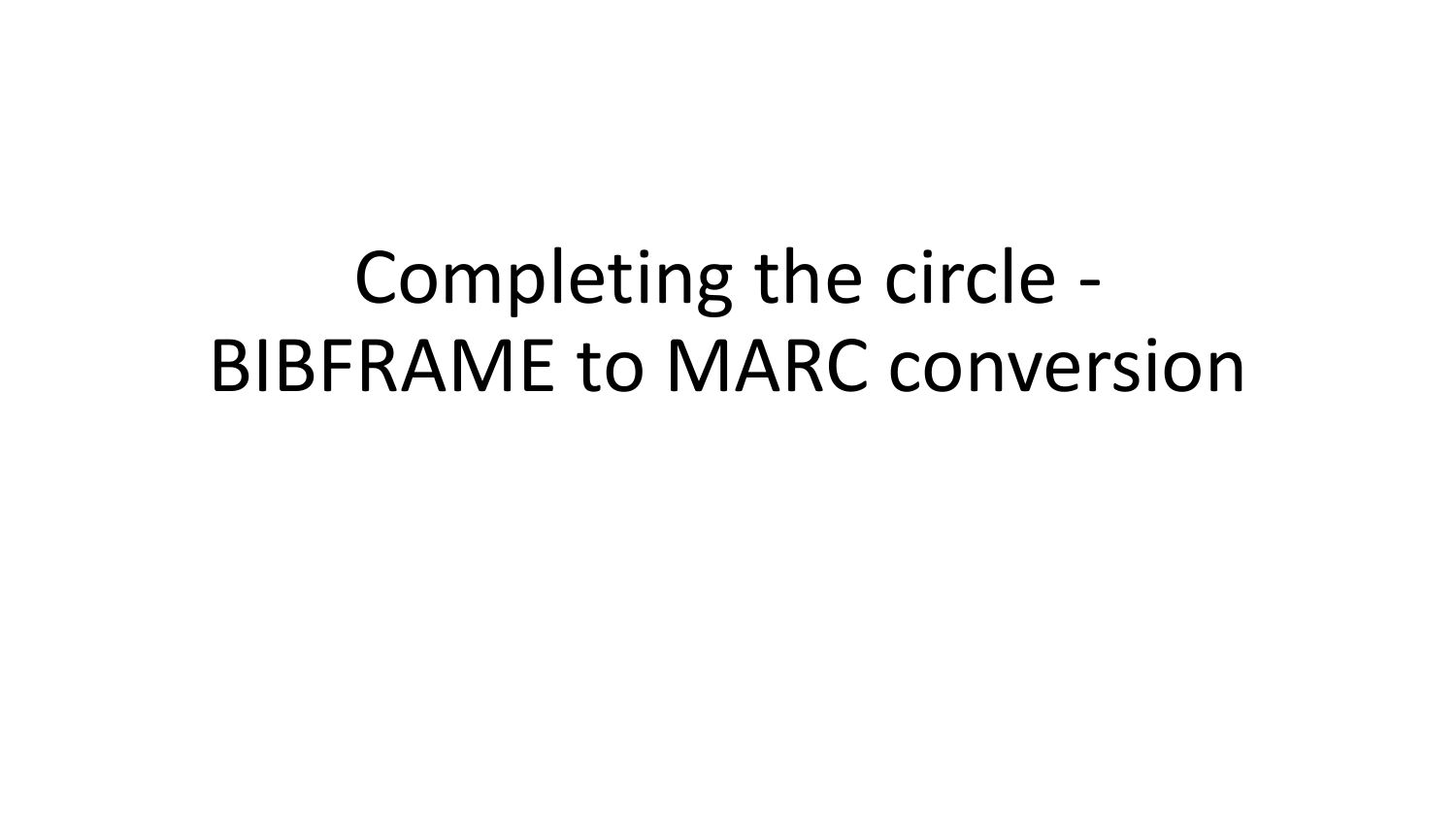#### BIBFRAME to MARC conversion

- Motivations
	- Double keying of bibliographic data in Pilot
	- Need for transformation fluidity
		- complexity of transformation to BIBFRAME and RDA data models
		- MARC records will be converted multiple times, back and forth
	- Need to supply both full MARC records and full BIBFRAME descriptions into foreseeable future
	- Many systems will probably need MARC for some subsystems that may still require it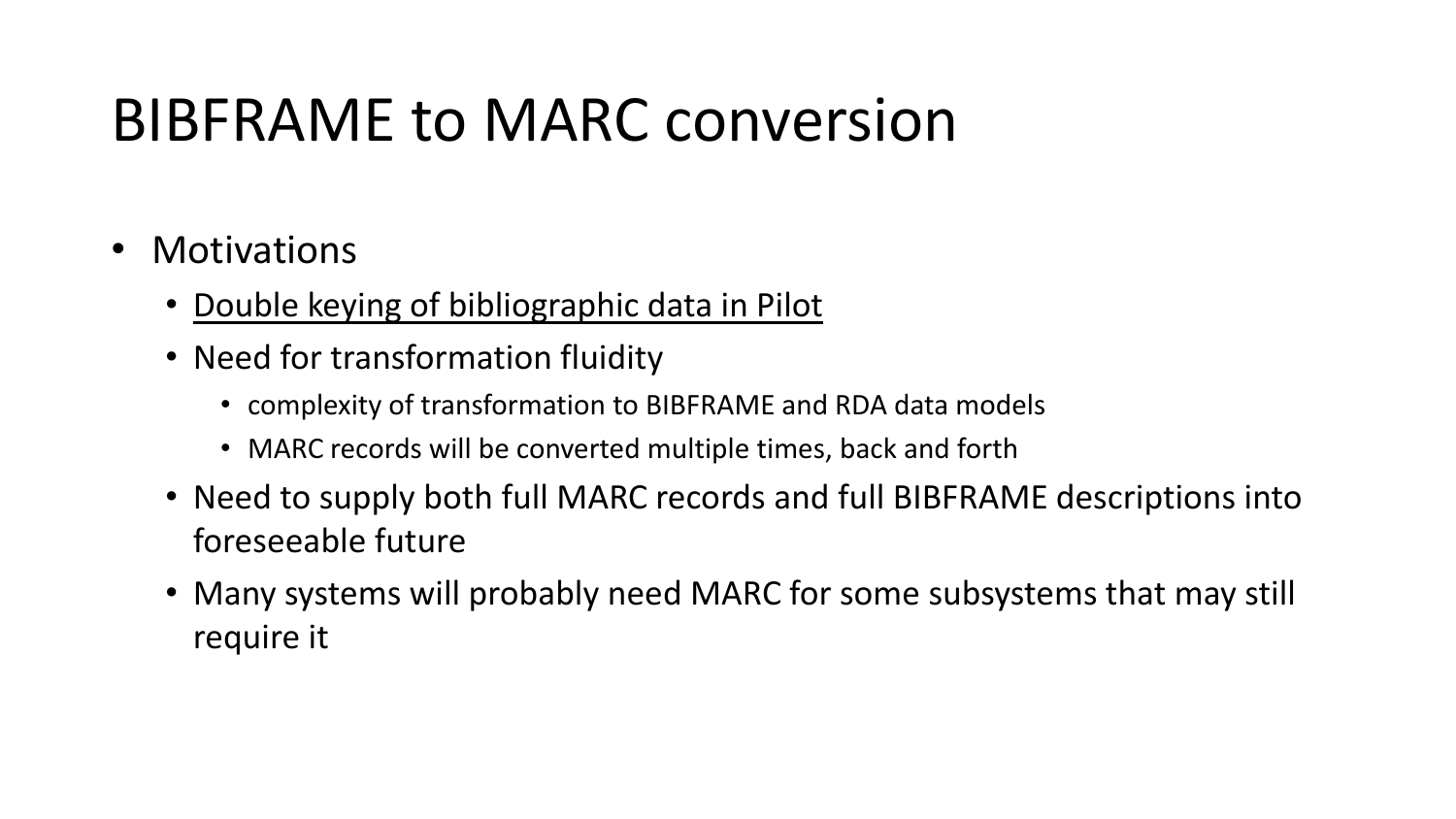#### BIBFRAME to MARC conversion specifications

| intendedAudience/IntendedAudien521<br>ce                                                   | R                      | a bf:Instance ] bf:intendedAudience _: b1 .<br>:b1 a bf:IntendedAudience.                                                                                          |                                                                                                                                                                          | Each intendedAudience/IntendedAudience will<br>create a MARC 521. |
|--------------------------------------------------------------------------------------------|------------------------|--------------------------------------------------------------------------------------------------------------------------------------------------------------------|--------------------------------------------------------------------------------------------------------------------------------------------------------------------------|-------------------------------------------------------------------|
| intendedAudience/IntendedAudience 521 I1<br>/note/Note/rdfs:label                          | <b>NR</b>              | a bf:Instance ] bf:intendedAudience _: b1.<br>:b1 a bf:IntendedAudience.<br>$:b1$ bf:note $_b2$ .<br>:b2 a bf:Note.<br>.: b2 rdfs:label "reading grade level".     | If (value == "reading grade<br>level") {"1"}<br>else if (value $==$ "interest<br>age level") {"2"}<br>else if (value $==$ "interest<br>grade level") {"3"}<br>else {"8"} |                                                                   |
| intendedAudience/IntendedAudience 521 I2                                                   | $\overline{\text{NR}}$ | a bf:Instance ] bf:intendedAudience _: b1.<br>: b1 a bf:IntendedAudience:                                                                                          |                                                                                                                                                                          |                                                                   |
| intendedAudience/IntendedAudience 521 \$a<br>Vrdfs:label                                   |                        | a bf:Instance ] bf:intendedAudience _: b1.<br>:b1 a bf:IntendedAudience.<br>:b1 rdfs:label "Moderately motivated." .                                               |                                                                                                                                                                          |                                                                   |
| intendedAudience/IntendedAudience 521 \$b<br>Vsource/Source/rdfs:label                     | <b>NR</b>              | a bf:Instance ] bf:intendedAudience _: b1.<br>: b1 a bf:IntendedAudience:<br>:b1 bf:source _:b2.<br>:b2 a bf:Source.<br>:b2 rdfs:label "Follett Library Book Co.". |                                                                                                                                                                          |                                                                   |
| intendedAudience/IntendedAudience 521 \$3<br>/bflc:appliesTo/bflc:AppliesTo/rdfs:la<br>bel | <b>NR</b>              | a bf:Instance   bf:intendedAudience _: b1.<br>:b1 a bf:IntendedAudience.<br>:b1 bflc:appliesTo _:b2.<br>:b2 a bflc:AppliesTo.<br>:b2 rdfs:label "first movement".  |                                                                                                                                                                          |                                                                   |
| 521 \$6                                                                                    | <b>NR</b>              |                                                                                                                                                                    |                                                                                                                                                                          | See specs for linkage                                             |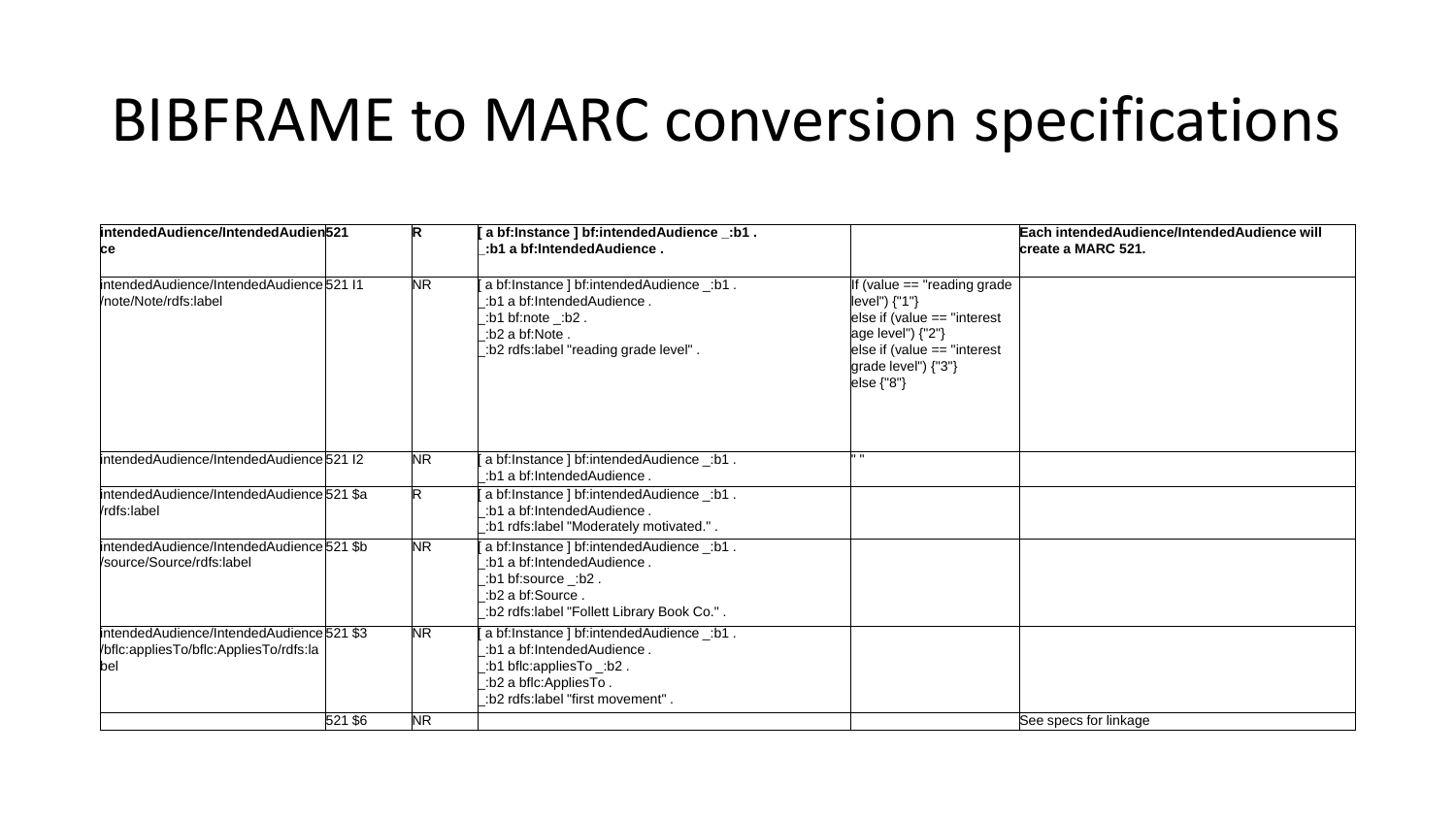#### BIBFRAME to MARC conversion issues

- MARC title Authority records complicated to convert
- Non-Latin script descriptions different path taken by BIBFRAME
- Preservation of URIs need to be able to keep anywhere
- Omissions many not possible to regenerate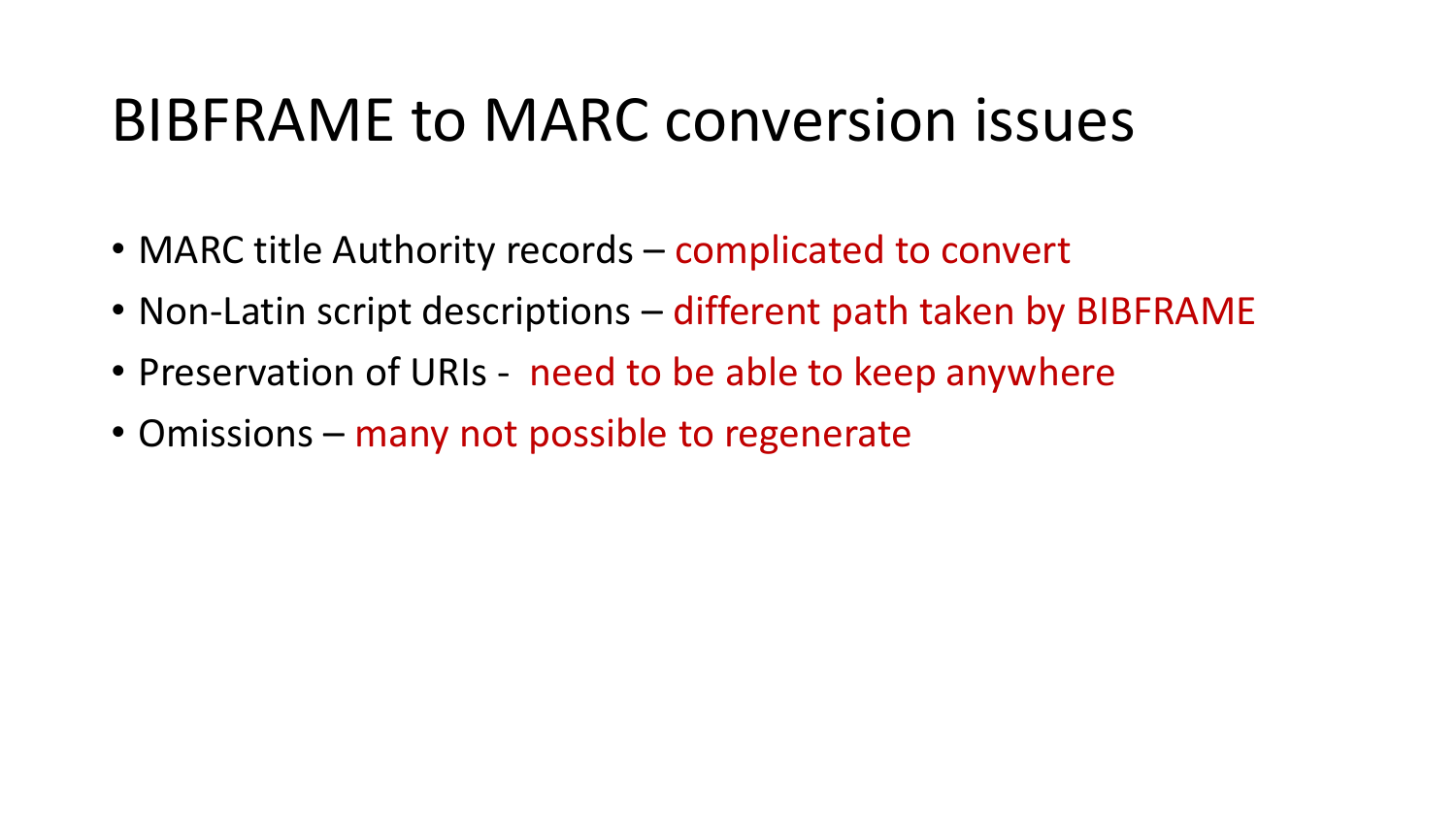## BIBFRAME to MARC conversion issues: MARC title Authorities as Bibliographic Works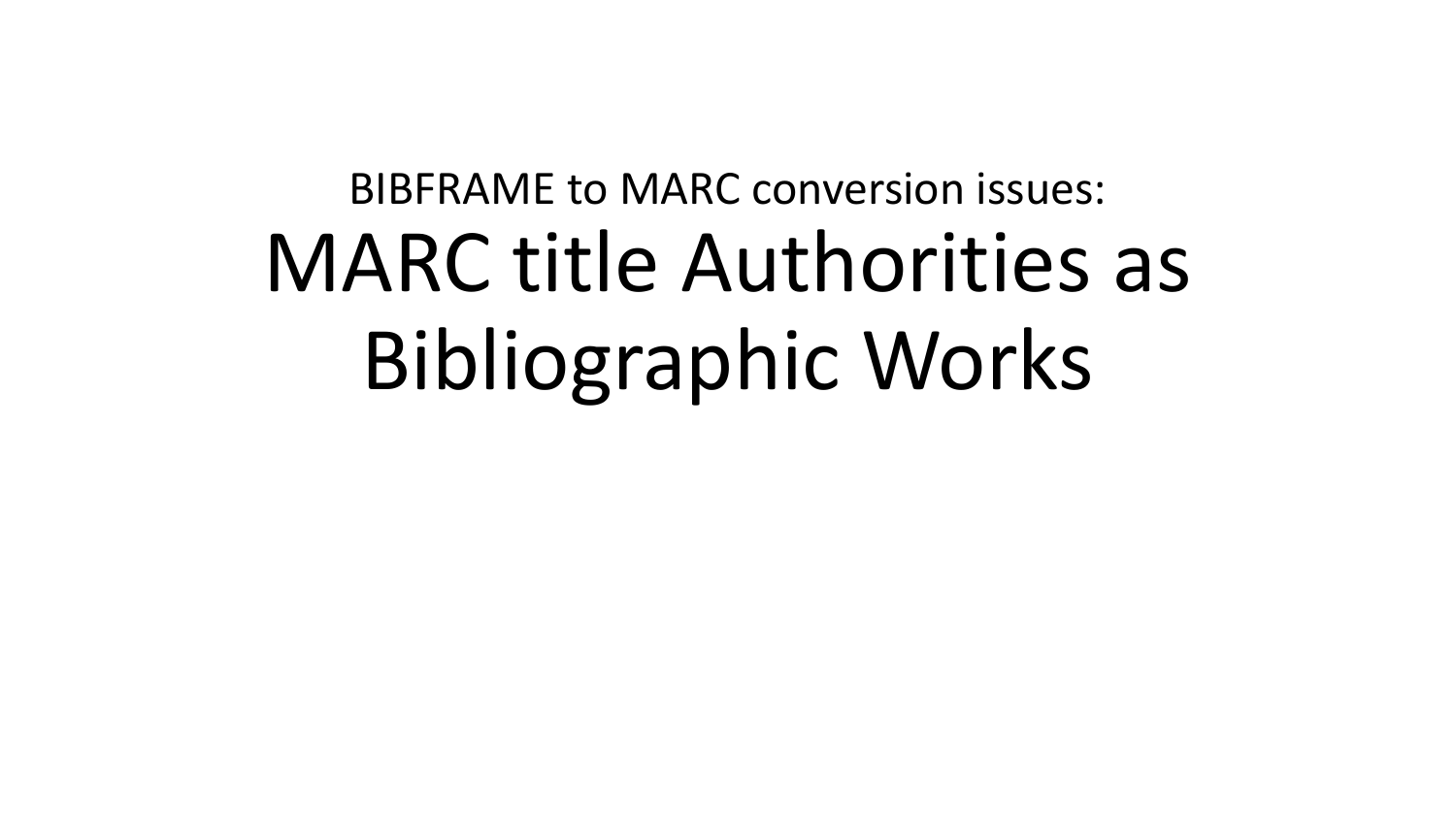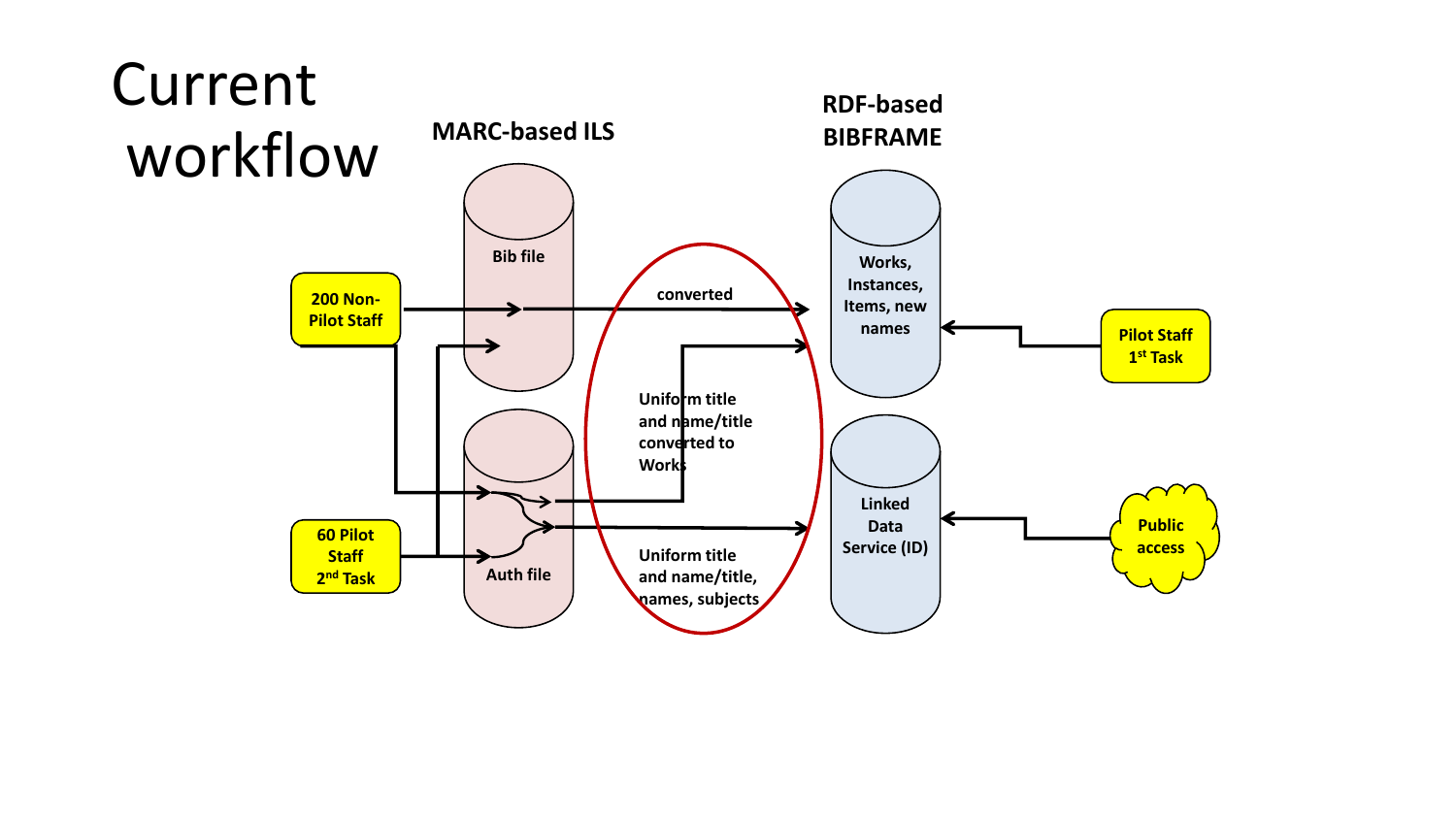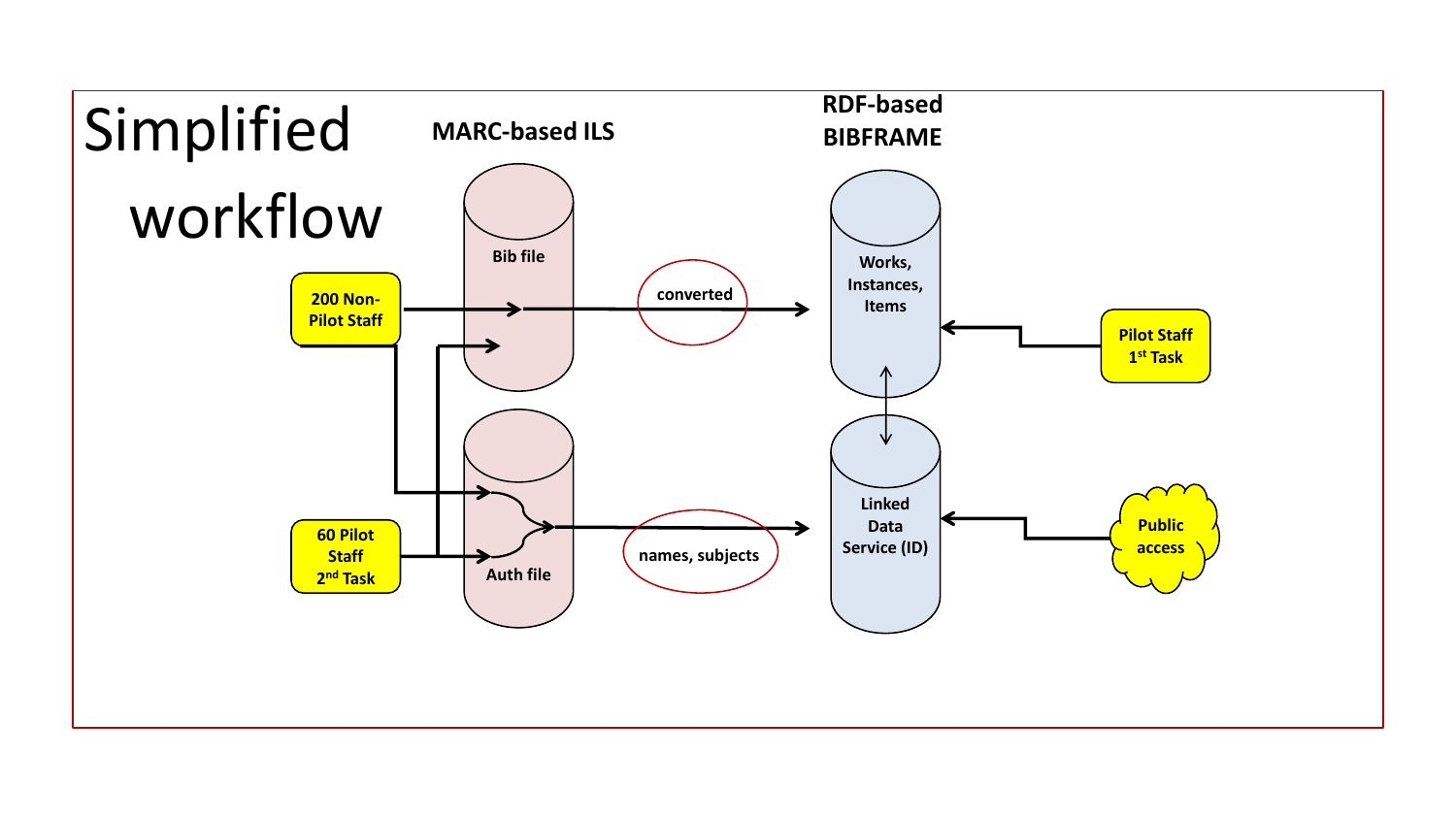## Making MARC title Authorities into MARC Bib Works

- Make MARC Bibliographic title "Works"?
- What is missing from the Bib format?
	- Indication that MARC record is a Work description
	- Variant title fields (MARC Authority 4XX)
		- Bib format has variant titles in field 246 or use 7XX with new indicator
	- Related title fields (MARC Authority 5XX)
		- Bib format has related titles in fields 7XX
	- Related agent names (MARC Authority 5XX)
		- Bib format has related agents in fields 700-720
	- Series control fields, MARC Authority 640-646
		- E.g., Numbering examples, analysis, tracing, classification practice
		- Create a special series of fields if still needed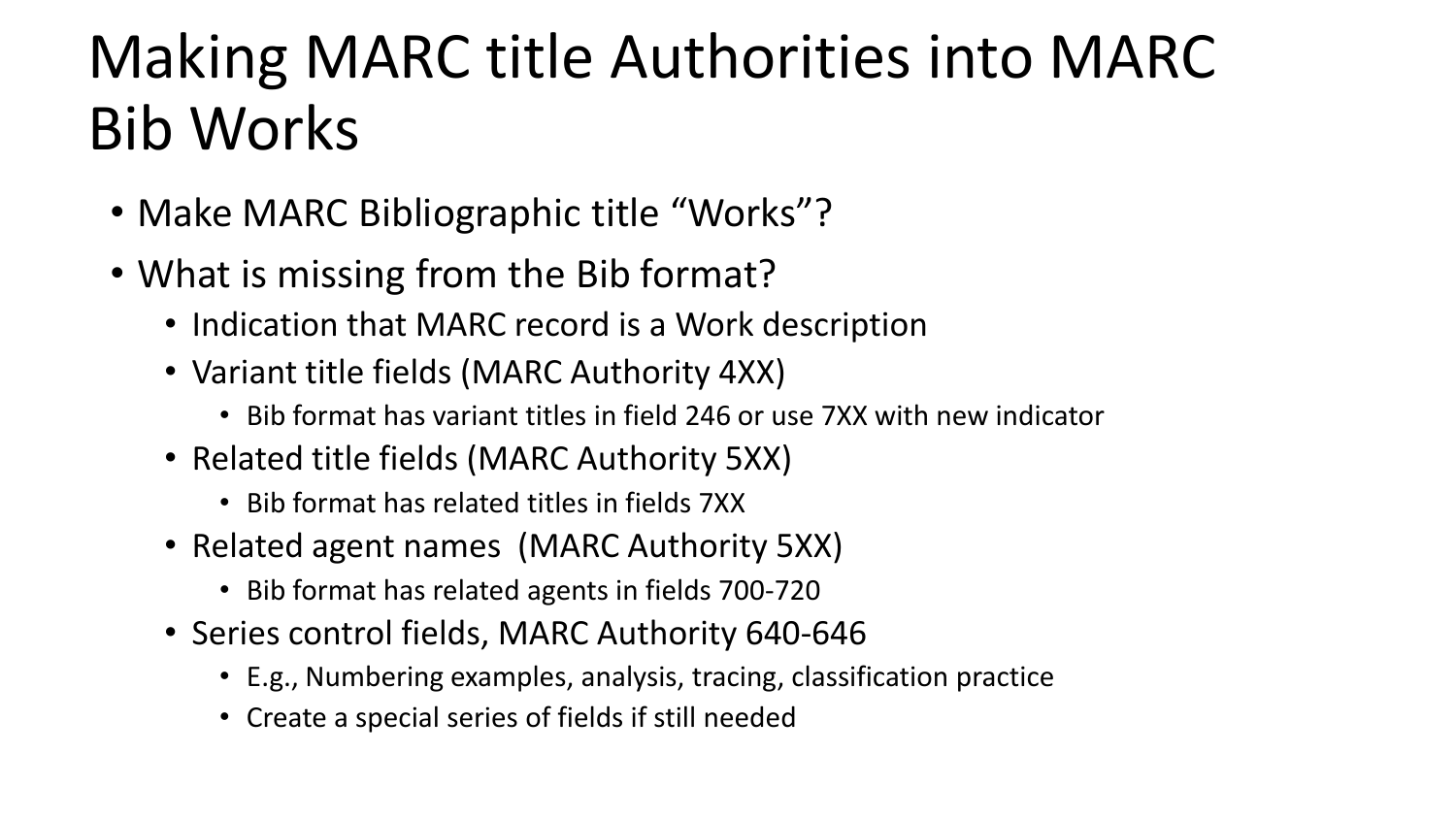## Making MARC title Authorities into MARC Bib Works

- What is in the Bibliographic format that is missing from Authorities?
	- Richer related resource linking
		- MARC Bib 7XX, added entries and linking entries
	- Genre/form-type information
		- MARC Bib 655, various 008
	- Notes that apply to all Instances, e.g.,
		- MARC Bib 524, Preferred citation
		- MARC Bib 520, Summary
		- MARC Bib 586, Awards note
	- Subject Information
		- MARC 6XX, Subject access fields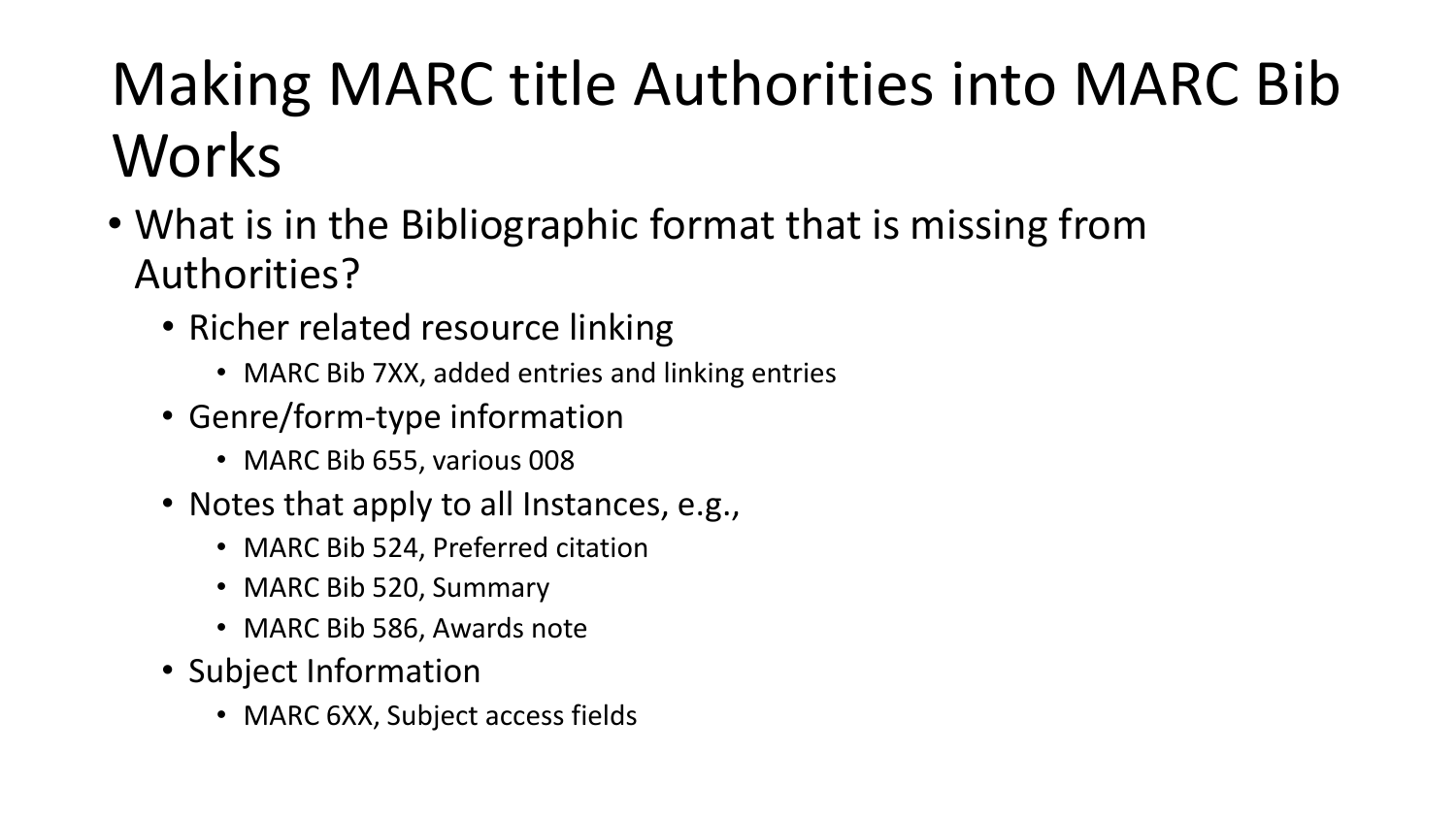## BIBFRAME to MARC conversion issues: Non-Latin in MARC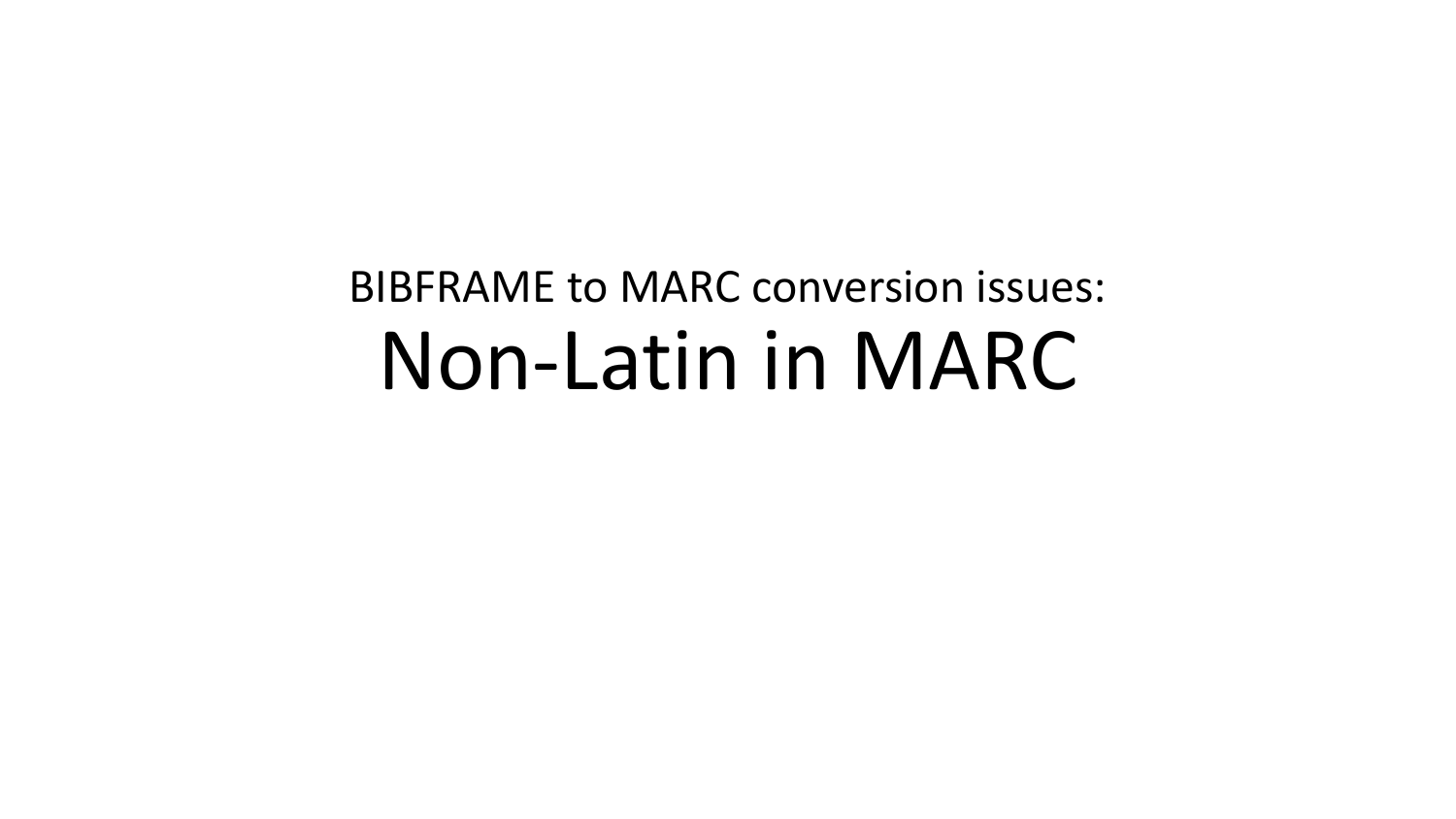## Non-Latin in MARC Bibliographic

- MARC Bibliographic records current practice
	- Latin only in regular (non-880) fields
	- All non-Latin in 880 fields
	- Fields 880 linked to corresponding regular fields
		- 880 10 \$6 245-02/\$1 \$a 樊巌 集
	- Transliterated data: Main entry, titles, imprints, notes, etc.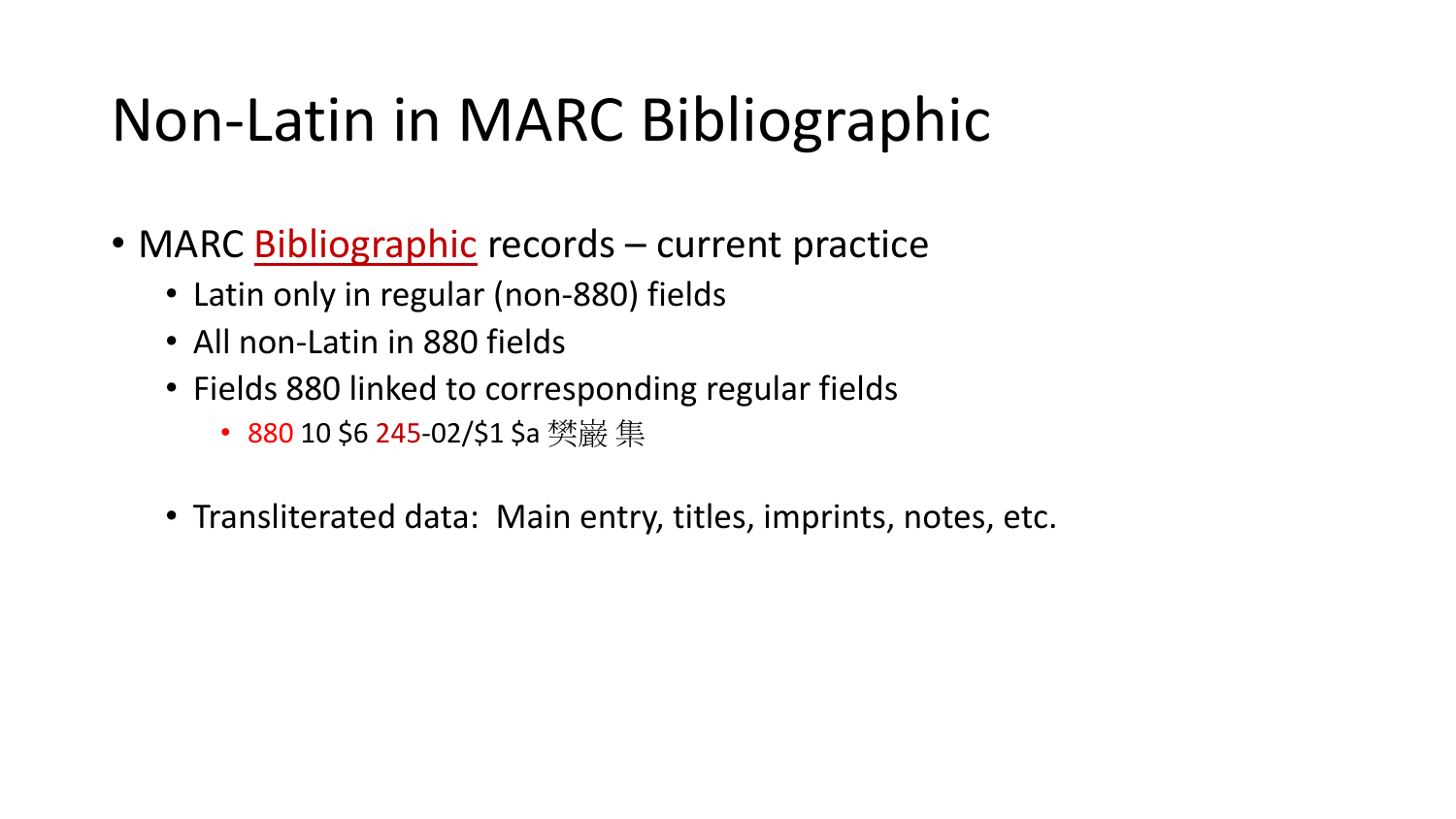#### Non-Latin in BIBFRAME

- Instance descriptions
	- Transcribed data is only in the script of the resource, no duplication for transliteration
		- title statement and statement of responsibility, edition statement, publication statement, notes, etc.
	- Instance description is linked to the Work where there is transliterated Latin script for the title, contributors, etc.
	- All Instances are linked to Works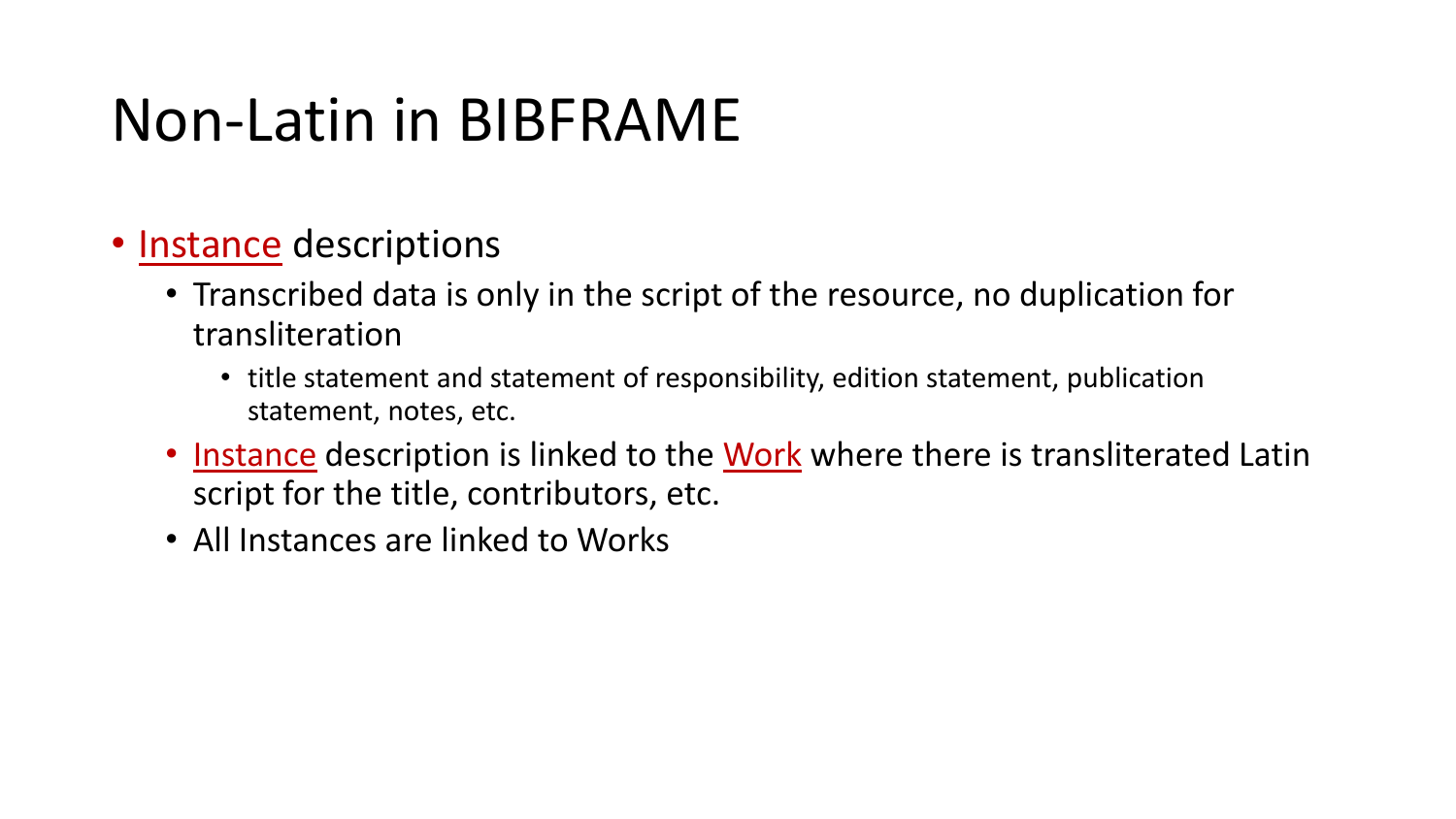#### Reconciliation for non-Latin

- Cease using MARC 880 fields and transliterating description fields
- Continue transliteration for MARC Authority records and Work records.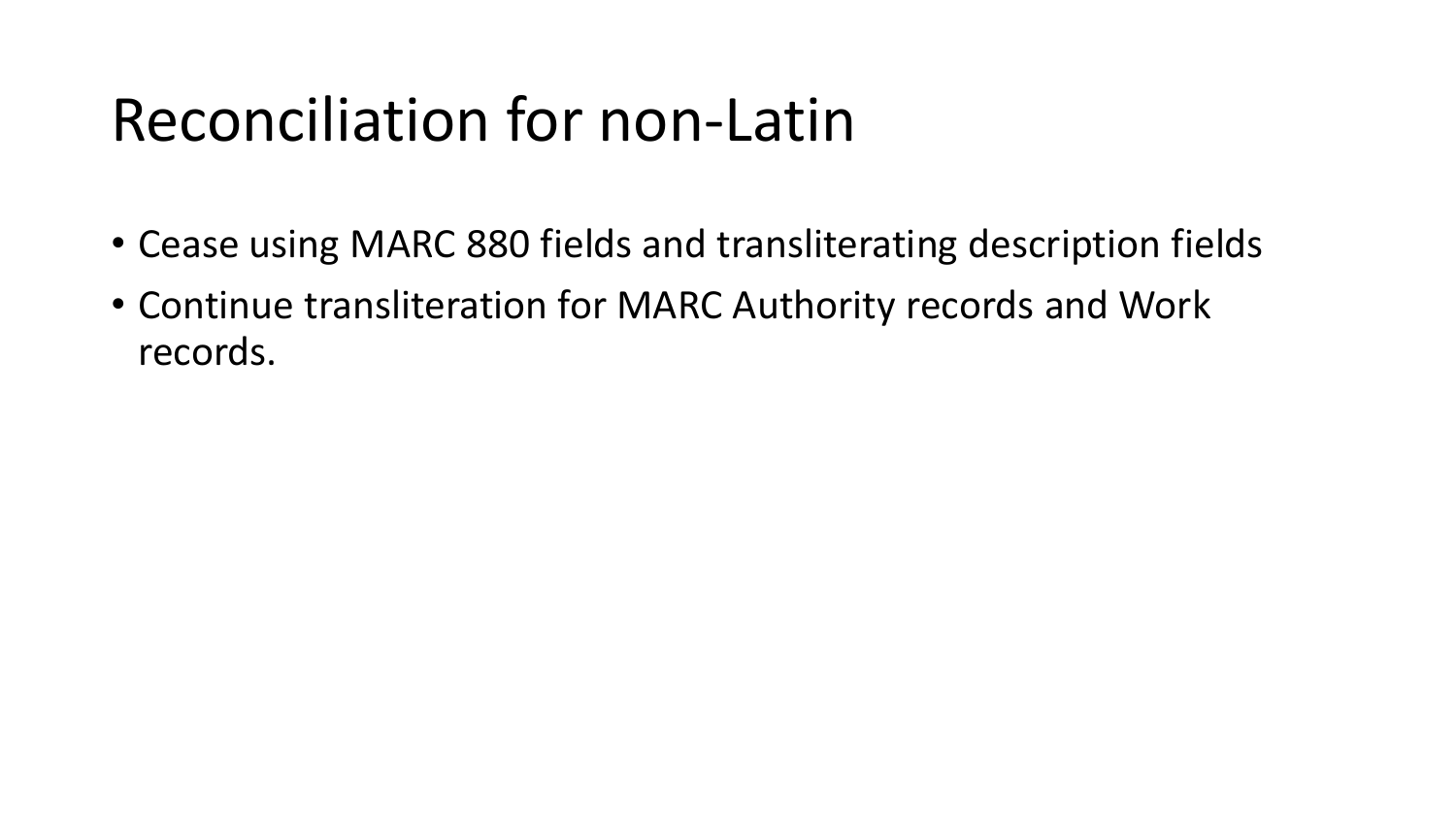## BIBFRAME to MARC conversion issues: URIs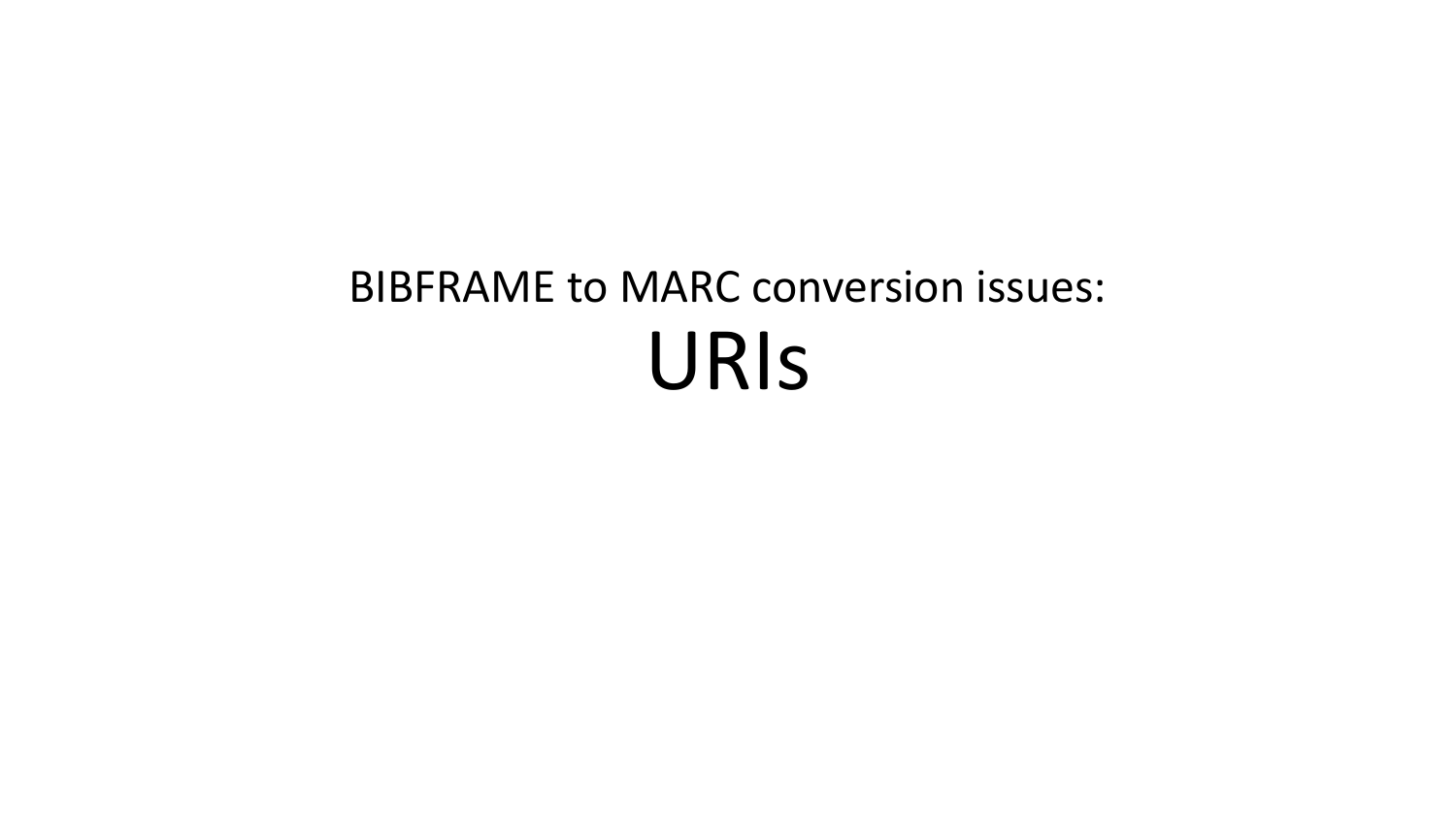#### URIs

- Preservation of URIs at the subfield level and control fields
	- URIs in records for components of subjects, e.g., in BIBFRAME:

<bf:subject>

<bf:Topic>

<madsrdf:componentList rdf:parseType="Collection">

<madsrdf:Geographic rdf:about="http://id.loc.gov/authorities/subjects/sh00005709"/></madsrdf:componentList>

<madsrdf:componentList rdf:parseType="Collection">

<madsrdf:Topic rdf:about="http://id.loc.gov/authorities/subjects/sh99001795"/></madsrdf:componentList>

<madsrdf:componentList rdf:parseType="Collection">

 <madsrdf:GenreForm rdf:about="http://id.loc.gov/authorities/subjects/sh99001964"/></madsrdf:componentList> </bf:Topic>

</bf:subject>

• URIs for coded data in fixed length control fields, e.g., 008